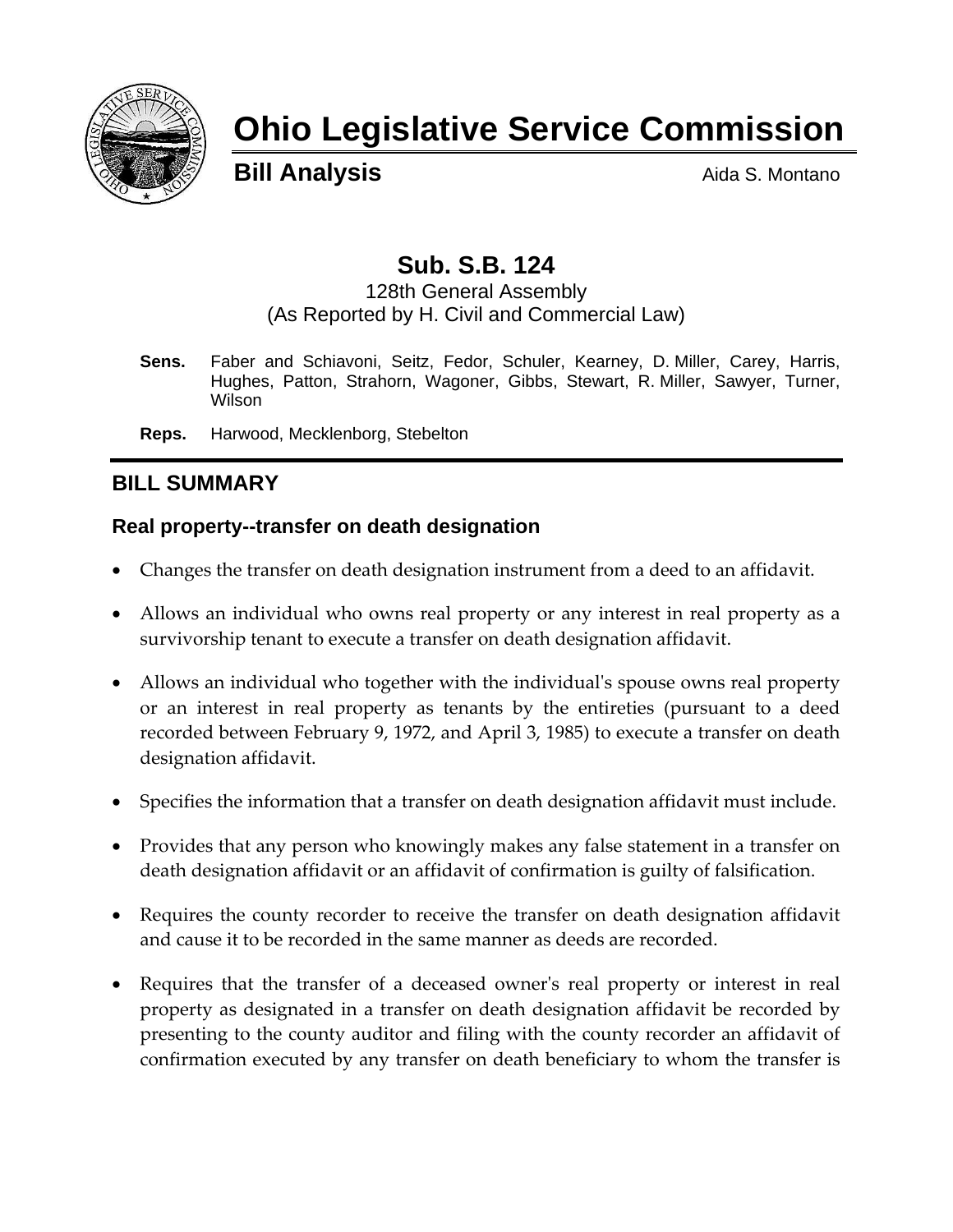made and specifies the information that must be contained in the affidavit of confirmation.

- Modifies the characteristics and ramifications that the real property or an interest in real property that is the subject of a transfer on death designation affidavit must have.
- Provides that the bill does not affect any deed that was executed and recorded prior to the effective date of the bill and does not affect any transfer on death beneficiary designation made pursuant to R.C. 5302.22 as it existed prior to the effective date of the bill.
- Specifies that a nontestamentary instrument includes, but is not limited to, a transfer on death designation affidavit.

#### **Regulation of mortgage lenders under the Mortgage Loan Law and regulation of mortgage brokers under the Mortgage Brokers Law**

- Makes changes generally to the provisions of the Mortgage Loan Law (R.C. 1321.51) to 1321.60) and the Mortgage Brokers Law (R.C. 1322.01 to 1322.12) that were enacted or amended by Am. Sub. H.B. 1 of the 128th General Assembly in the implementation of the S.A.F.E. Act, Title V of the federal Housing and Economic Recovery Act of 2008.
- Removes the requirement for a registrant engaged in residential mortgage loan activity to maintain a net worth of at least \$50,000 and, for each certificate of registration, assets of at least \$50,000 either in use or readily available for use in the conduct of business, and retains existing lawʹs requirement that the registrant maintain a corporate surety bond.
- Permits the Superintendent of Financial Institutions to consider withdrawn an application or renewal application for registration under the Mortgage Loan Law or the Mortgage Brokers Law or for licensing as a loan originator under either Law if the information required under existing law is not submitted to the Nationwide Mortgage Licensing System and Registry within the required period of time after the information is requested.
- Requires an individual applying for a mortgage loan originator license under the Mortgage Loan Law to additionally achieve a test score of at least 75% correct answers on all questions relating to Ohio mortgage lending laws and the Ohio Consumer Sales Practices Act as it applies to registrants and licensees.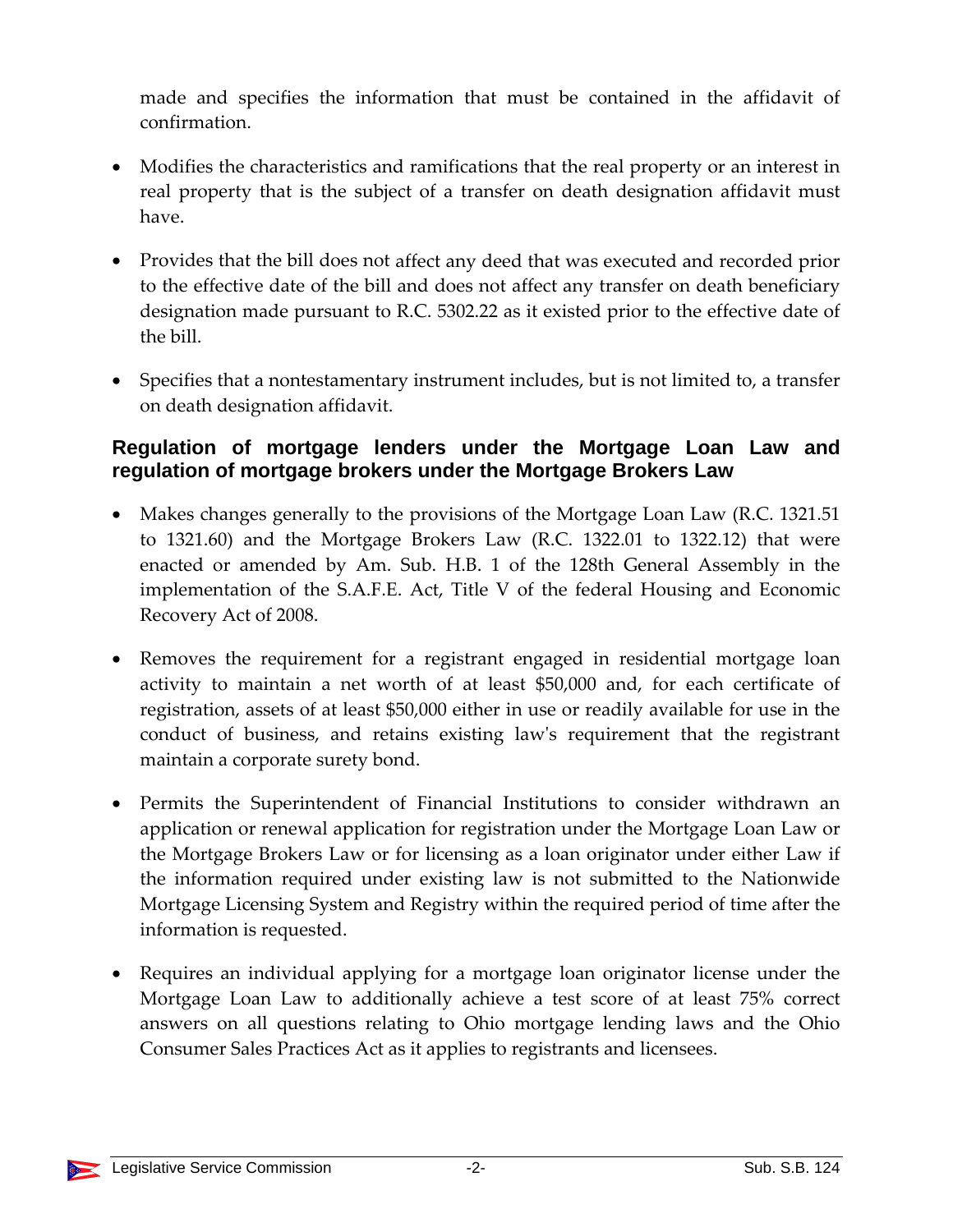- Specifies that any of the following must not have been convicted of or pleaded guilty to (existing law) *or pleaded nolo contendere* (no contest) to any of the offenses specified in existing law in a domestic, foreign, or military court during the applicable period of time: (1) an applicant for licensure as a loan originator under the Mortgage Loan Law or Mortgage Brokers Law, (2) an applicant or any person whose identity is required to be disclosed on an application for a mortgage broker certificate of registration.
- Permits the Division or Superintendent of Financial Institutions to revoke, suspend, or refuse to issue or renew a certificate of registration or license under the Mortgage Loan Law or the Mortgage Brokers Law if it finds that the person has been convicted of or pleaded guilty to (existing law) *or pleaded nolo contendere* to any of the offenses specified in existing law in a domestic, foreign, or military court.
- Prohibits any registrant, licensee, applicant, or other specified person under the Mortgage Loan Law or Mortgage Brokers Law from failing to notify the Division of Financial Institutions within 30 days after knowing that the registrant, licensee, applicant, or other person was convicted of or pleaded guilty to (existing law) *or pleaded nolo contendere* to any of the offenses specified in existing law in a domestic, foreign, or military court.
- Requires an application by a credit union service organization for exemption from registration under the Mortgage Loan Law or the Mortgage Brokers Law, or an application by a mortgage banker from registration under the Mortgage Brokers Law, to include an attestation that the organization or mortgage banker, as applicable, and its owners, officers, or partners have not been convicted of or pleaded guilty to (existing law) *or pleaded nolo contendere* to any of the offenses specified in existing law in a domestic, foreign, or military court during the applicable period of time.
- If a registrant under the Mortgage Brokers Law or any member of the immediate family of an owner of a registrant generally owns or controls a majority interest in an appraisal company, permits the Superintendent of Financial Institutions to order the registrant or family member to divest their interest in the company if the registrant is convicted of or pleads guilty to (existing law) *or pleads nolo contendere* to a criminal violation of the Mortgage Brokers Law or to a felony in a domestic, foreign, or military court.
- Provides that the persons excluded from the existing definition of "mortgage broker" in the Mortgage Brokers Law are excluded only with respect to the business engaged in or authorized by the personʹs charter, license, authority, approval, or certificate.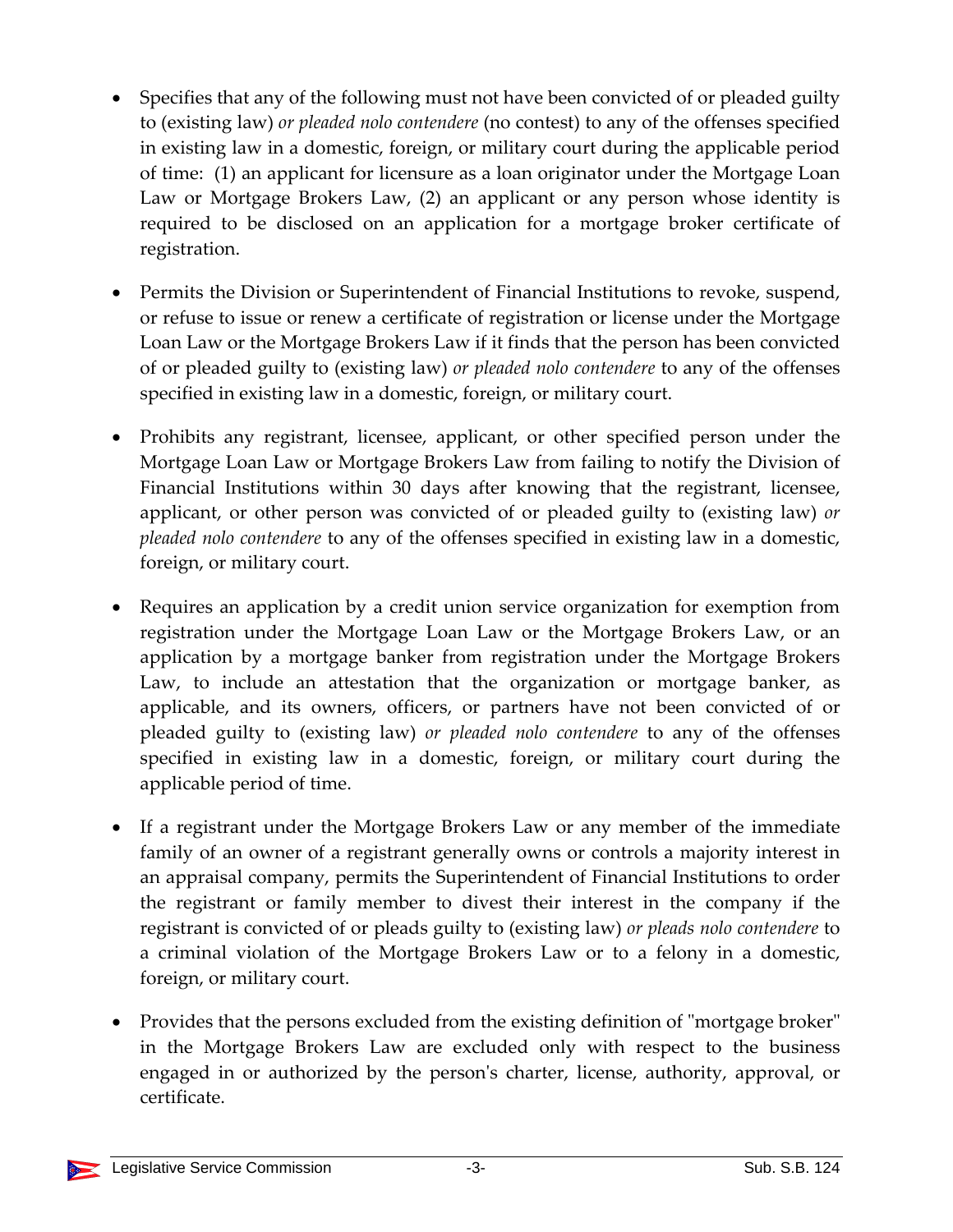- Specifically prohibits any person acting as a mortgage broker or loan originator from failing to register with, and maintain a valid unique identifier issued by, the Nationwide Mortgage Licensing System and Registry.
- Replaces the term "loan originator" in the Consumer Sales Practices Act with "loan officer" and defines the "loan officer" as an individual who for compensation or gain, or in anticipation of compensation or gain, takes or offers to take a residential mortgage loan application; assists or offers to assist a buyer in obtaining or applying to obtain a residential mortgage loan by, among other things, advising on loan terms, including rates, fees, and other costs; offers or negotiates terms of a residential mortgage loan; or issues or offers to issue a commitment for a residential mortgage loan.
- Modifies the transition provisions of Am. Sub. H.B. 1 to specify dates when any credit union service organization or mortgage banker in operation as of January 1, 2010, may obtain a valid letter of exemption from the Superintendent of Financial Institutions to continue to operate as an exempt entity and when any person performing the duties of a mortgage loan originator and is employed by any of specified persons or entities as of January 1, 2010, may obtain a mortgage loan originator license to continue to perform those duties.
- Enacts an emergency clause.

## **Board of Tax Appeals; Tax Appeals Administration Fund**

- Establishes the Small Claims Division of the Board of Tax Appeals that has jurisdiction over: (1) any appeal to the Board from a decision of a county board of revision in which the property at issue qualifies for a partial tax exemption, or (2) any appeal from a decision of a municipal board of appeal or from a final determination by the Tax Commissioner regarding assessments, valuations, computations, or orders if the amount in controversy claimed by the taxpayer does not exceed \$10,000 exclusive of interest and penalty.
- Requires the Board of Tax Appeals to adopt rules to implement procedures to provide informal review of the taxpayersʹ appeals in the Small Claims Division.
- Provides that a decision and order of the Small Claims Division is conclusive upon all of the parties and cannot be appealed or considered as precedent.
- Declares the intent of the General Assembly in enacting the provisions establishing the Small Claims Division of the Board of Tax Appeals.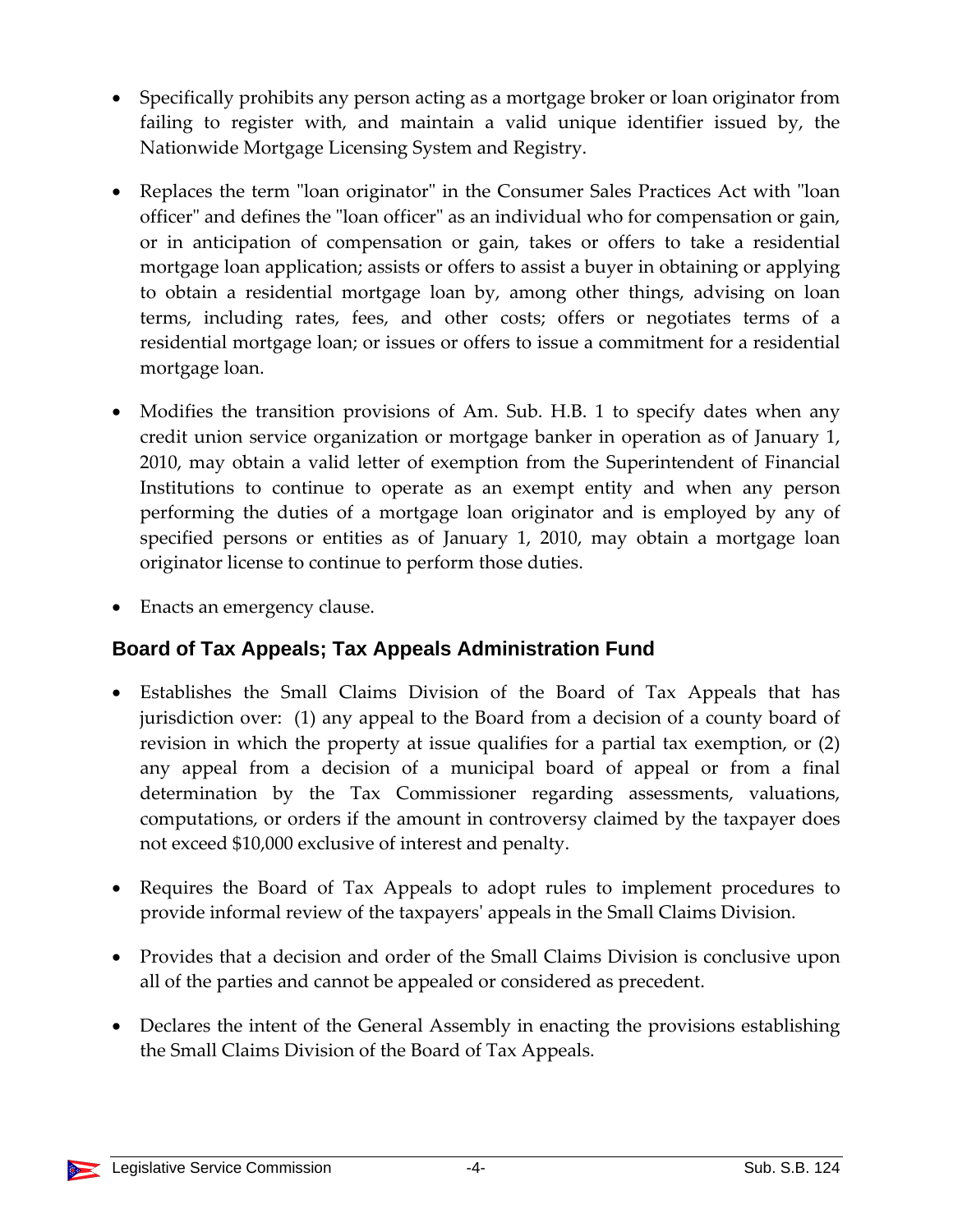- Creates the Tax Appeals Administration Fund; earmarks, for the Ohio Board of Tax Appeals, a portion (one‐tenth of one per cent) of the state reimbursement to local taxing units for the 10% real property tax rollback; and credits the earmark to the newly created Tax Appeals Administration Fund to defray the expenses of the Board of Tax Appeals.
- Enacts an emergency clause.

#### **Delinquent Tax and Assessment Collection Fund**

• Authorizes, temporarily, a treasurer and a prosecuting attorney of a county with a population greater than 800,000 but less than 900,000 to designate that part of any surplus balance in the countyʹs Delinquent Tax and Assessment Collection Fund be used to pay operating expenses in that office in lieu of county general fund money.

#### **Requirements for instruments or documents recorded with county recorder**

Requires a county recorder to accept for recording an instrument or document that does not conform to the format requirements without charging the additional fees under existing law for incidental information not essential to the recording process or the legal validity of the instrument or document.

## **TABLE OF CONTENTS**

| Transfer of property that is the subject of a transfer on death designation affidavit     |  |
|-------------------------------------------------------------------------------------------|--|
|                                                                                           |  |
|                                                                                           |  |
|                                                                                           |  |
|                                                                                           |  |
| Disclaiming testamentary and nontestamentary succession to real and personal property  14 |  |
|                                                                                           |  |
|                                                                                           |  |
|                                                                                           |  |
|                                                                                           |  |
| REGULATION OF MORTGAGE LENDERS UNDER THE MORTGAGE LOAN LAW AND                            |  |
| REGULATION OF MORTGAGE BROKERS UNDER THE MORTGAGE BROKERS LAW  16                         |  |
|                                                                                           |  |
|                                                                                           |  |
| Residential mortgage loans--requirement for registrant to maintain net worth and assets17 |  |
|                                                                                           |  |
|                                                                                           |  |
|                                                                                           |  |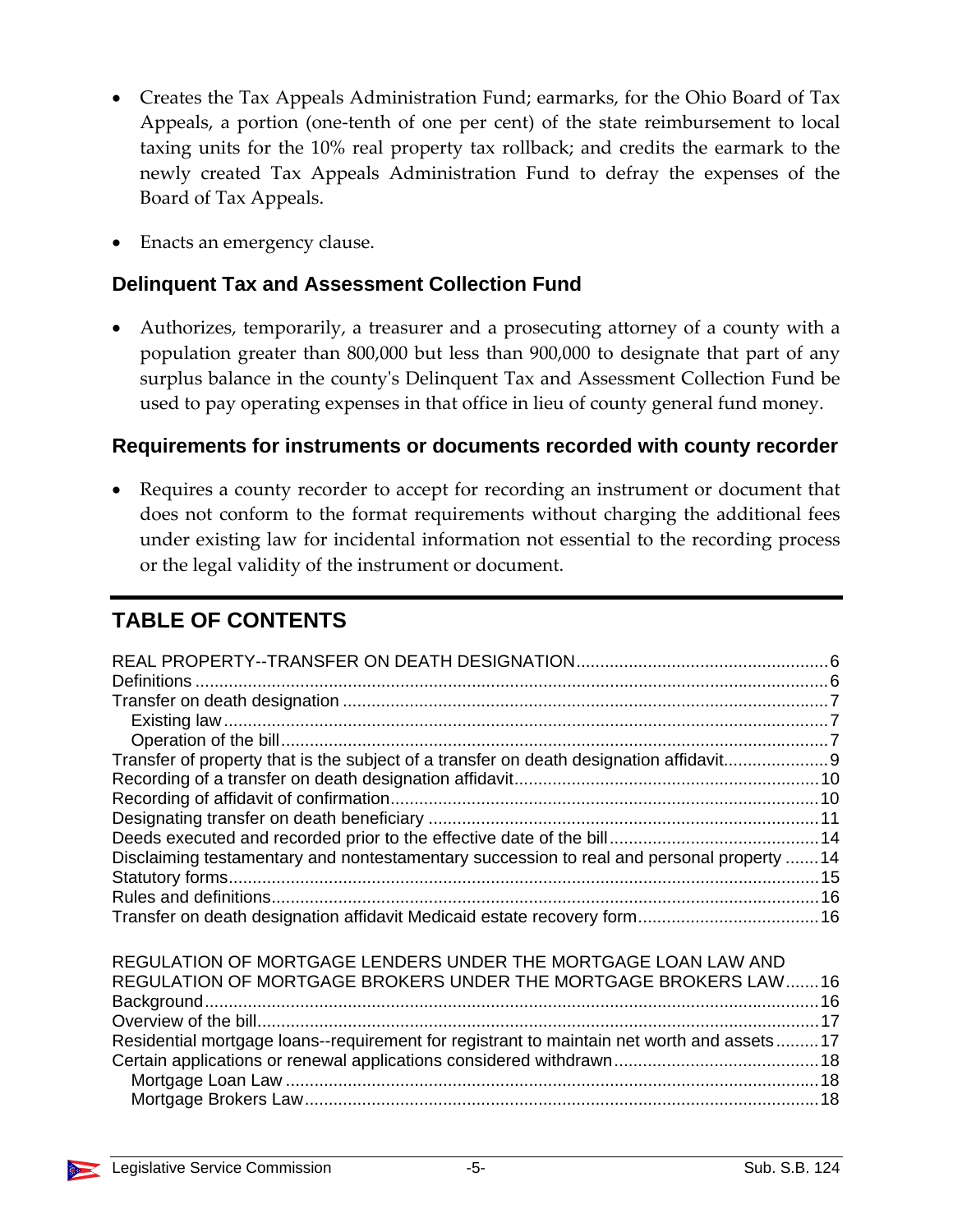| Issuance of mortgage loan originator license, loan originator license, and mortgage  |  |
|--------------------------------------------------------------------------------------|--|
|                                                                                      |  |
| Revocation, suspension, or refusal to renew certificate of registration or license20 |  |
|                                                                                      |  |
|                                                                                      |  |
|                                                                                      |  |
|                                                                                      |  |
|                                                                                      |  |
|                                                                                      |  |
|                                                                                      |  |
|                                                                                      |  |
|                                                                                      |  |
|                                                                                      |  |
|                                                                                      |  |
|                                                                                      |  |
| Transition provisions of Am. Sub. H.B. 1 of the 128th General Assembly26             |  |
|                                                                                      |  |
|                                                                                      |  |
|                                                                                      |  |
|                                                                                      |  |
|                                                                                      |  |
|                                                                                      |  |
| Appeals from final determination of the Tax Commissioner or other officials 29       |  |
| Appeal from decision of Board of Tax Appeals to Supreme Court or Court of Appeals30  |  |
|                                                                                      |  |
|                                                                                      |  |
|                                                                                      |  |
|                                                                                      |  |
|                                                                                      |  |
|                                                                                      |  |
|                                                                                      |  |
|                                                                                      |  |
|                                                                                      |  |
| REQUIREMENTS FOR INSTRUMENTS OR DOCUMENTS RECORDED WITH COUNTY                       |  |
|                                                                                      |  |

## **CONTENT AND OPERATION**

## **REAL PROPERTY--TRANSFER ON DEATH DESIGNATION**

#### **Definitions**

The bill provides the following definitions for the purposes of the law regarding transfer on death designations (R.C. 5302.22(A)):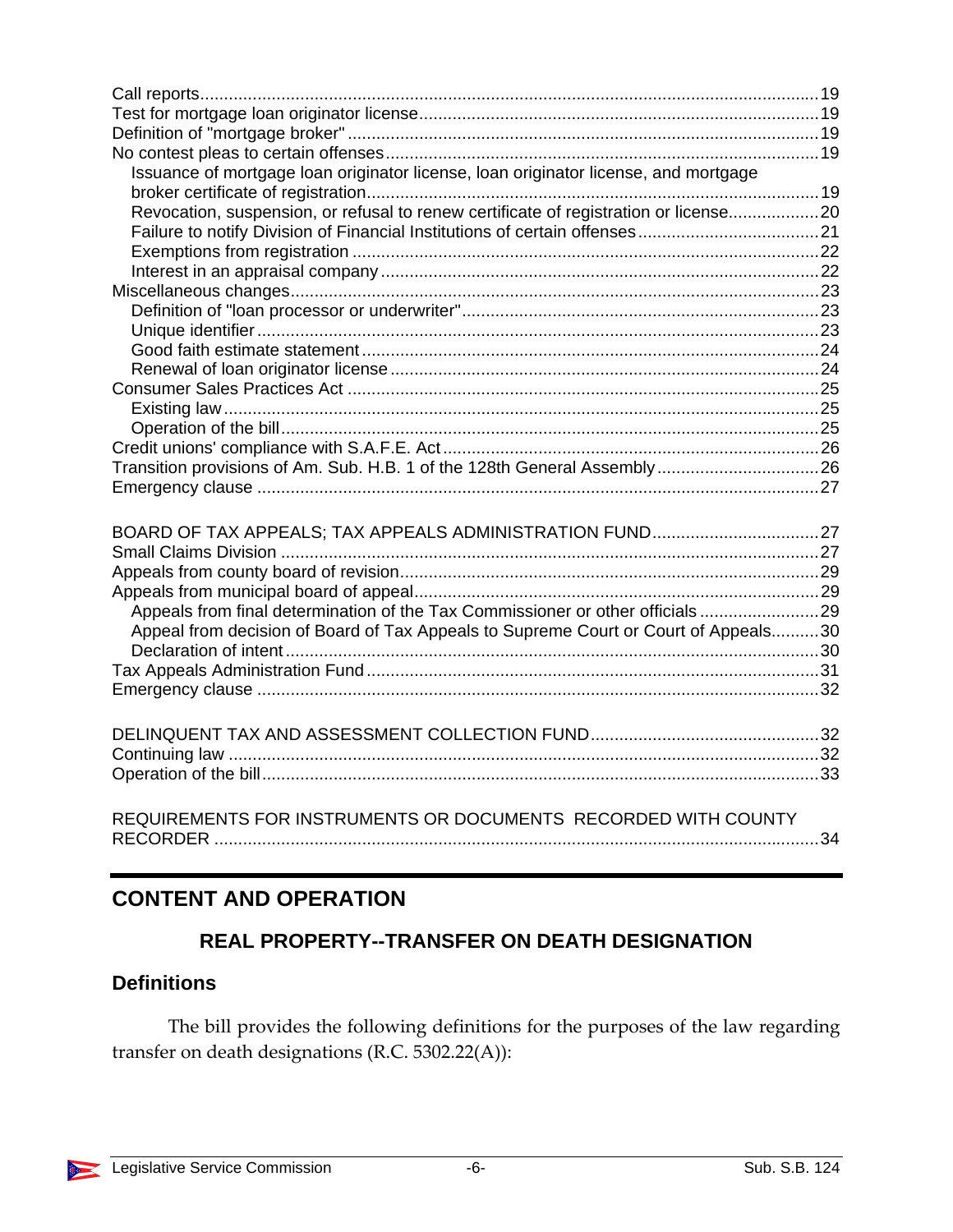(1) "Affidavit of confirmation" means an affidavit executed under R.C. 5302.222(A) (see "**Recording of affidavit of confirmation**," below).

(2) "Survivorship tenancy" means an ownership of real property or any interest in real property by two or more persons that is created by executing a deed pursuant to R.C. 5302.17 (not in the bill).

(3) "Survivorship tenant" means one of the owners of real property or any interest in real property in a survivorship tenancy.

 $(4)$  "Tenants by the entireties" mean only those persons who are vested as tenants in an estate by the entireties with survivorship pursuant to any deed recorded between February 9, 1972, and April 3, 1985, under R.C. 5302.17 as it existed during that period of time. Nothing in R.C. 5302.22, 5302.222, 5302.23, and 5302.24 authorizes the creation of a tenancy by the entireties or recognizes a tenancy by the entireties created outside that period of time.

(5) "Transfer on death designation affidavit" means an affidavit executed under R.C. 5302.22 (see **'Transfer on death designation**," below).

(6) "Transfer on death beneficiary or beneficiaries" means the beneficiary or beneficiaries designated in a transfer on death designation affidavit.

#### **Transfer on death designation**

#### **Existing law**

Under existing law, any person who, under the Revised Code or the common law of Ohio, owns real property or any interest in real property as a sole owner or as a tenant in common may create an interest in the real property transferable on death by executing and recording a deed conveying the person's entire, separate interest in the real property to one or more individuals, including the grantor, and designating one or more other persons, identified in the deed by name, as transfer on death beneficiaries. A deed conveying an interest in real property that includes a transfer on death designation need not be supported by consideration and need not be delivered to the transfer on death beneficiary to be effective. (R.C. 5302.22(B).)

## **Operation of the bill**

The bill replaces "person" in this provision with "individual" and provides that any individual who owns real property or any interest in real property as a sole owner, as a tenant in common, *or as a survivorship tenant, or together with the individualʹs spouse owns an indivisible interest in real property as tenants by the entireties,* may *designate the entire* interest, *or any specified part that is less than the entire interest*, in that real property *as*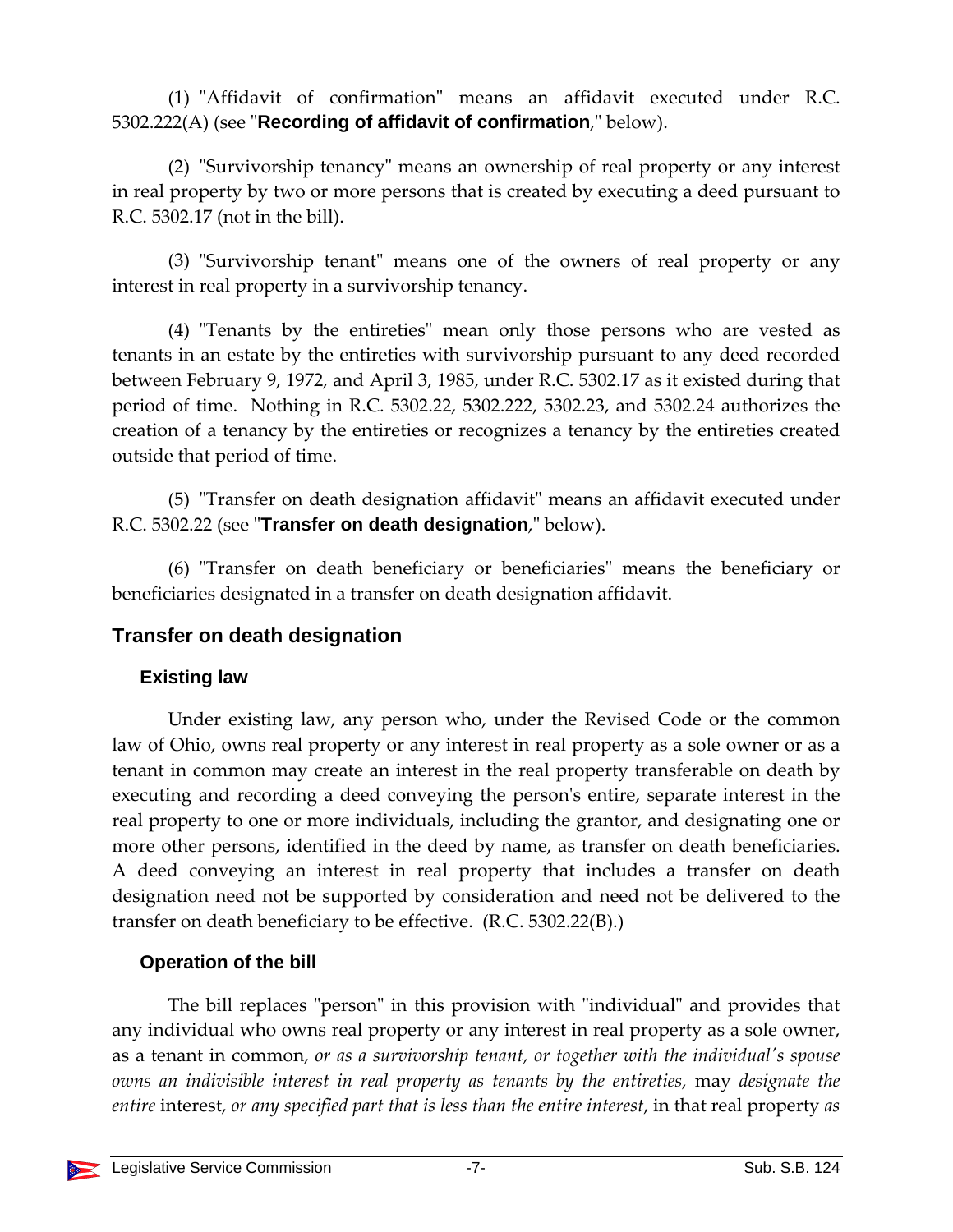transferable on death *to a designated beneficiary or beneficiaries* by executing, *together with the individualʹs spouse if any, a transfer on death designation affidavit*. The bill removes the provision that allows the person to execute and record a deed conveying the personʹs entire, separate interest in the real property to one or more individuals, including the grantor, and designating one or more other persons, identified in the deed by name, as transfer on death beneficiaries. It also removes the provision specifying that a deed conveying an interest in real property that includes a transfer on death beneficiary designation does not have to be supported by consideration and does not have to be delivered to the transfer on death beneficiaries. (R.C. 5302.22(B).)

The bill also provides that if the affidavit is executed by an individual together with the individual's spouse, if any, the dower rights of the spouse are subordinate to the vesting of title to the interest in the real property in the transfer on death beneficiary or beneficiaries designated under the billʹs provisions. The affidavit must be recorded in the county recorder's office in the county in which the real property is located, and, when so recorded, the affidavit or a certified copy of the affidavit is evidence of the transfer on death beneficiary or beneficiaries so designated in the affidavit insofar as the affidavit affects title to the real property. (R.C. 5302.22(B).)

Under the bill, if an individual who owns real property or an interest in real property as a sole owner or as a tenant in common executes a transfer on death designation affidavit, upon the death of that individual, title to the real property or interest in the real property specified in the affidavit vests in the transfer on death beneficiary or beneficiaries designated in the affidavit. If an individual who owns real property or an interest in real property as a survivorship tenant executes a transfer on death designation affidavit, upon the death of that individual or of one but not all of the surviving survivorship tenants, title to the real property or interest in the real property specified in the affidavit vests in the surviving survivorship tenant or tenants. Upon the death of the last surviving survivorship tenant, title to the real property or interest in the real property vests in the transfer on death beneficiary or beneficiaries designated in the affidavit, subject to paragraph (7) under ʺ**Designating transfer on death beneficiary** below. If an individual who together with the individual's spouse owns an indivisible interest in real property as tenants by the entireties executes a transfer on death designation affidavit, upon the death of that individual, title to the real property or interest in the real property vests in the remaining tenant by the entireties. Upon the death of the remaining tenant by the entireties, title to the real property or interest in the real property vests in the transfer on death beneficiary or beneficiaries designated in the affidavit, subject to paragraph (7) under "**Designating transfer on death beneficiary**" below. (R.C. 5302.22(C).)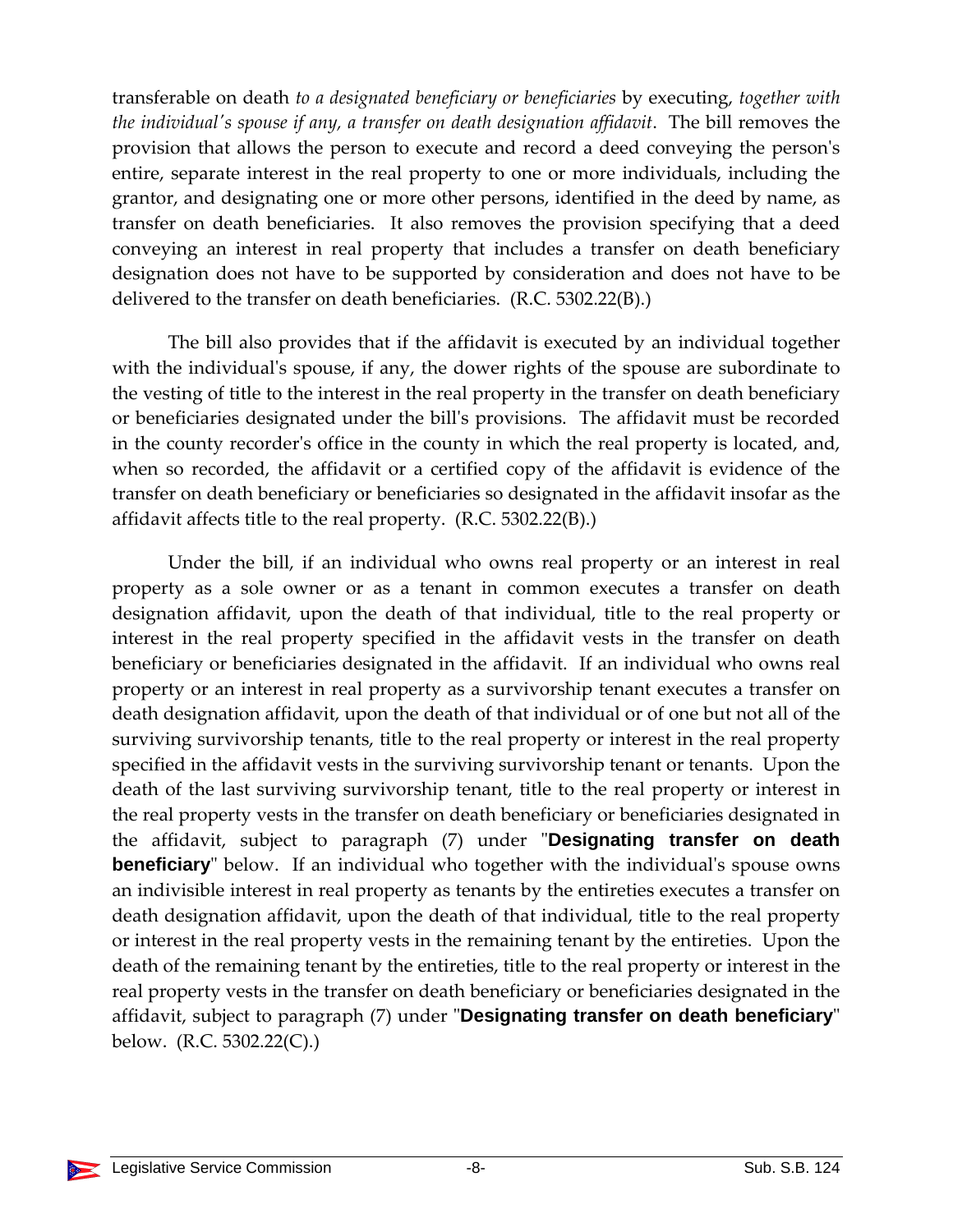The bill requires that a transfer on death designation affidavit be verified before any person authorized to administer oaths and must include all of the following (R.C. 5302.22(D)):

(1) A description of the real property the title to which is affected by the affidavit and a reference to an instrument of record containing that description;

(2) If less than the entire interest in the real property is to be transferred on death under the affidavit, a statement of the specific interest or part of the interest in the real property that is to be so transferred;

(3) A statement by the individual executing the affidavit that the individual is the person appearing on the record of the real property as the owner of the real property or interest in the real property at the time of the recording of the affidavit and the marital status of that owner. If the owner is married, the affidavit must include a statement by the owner's spouse stating that the spouse's dower rights are subordinate to the vesting of title to the real property or interest in the real property in the transfer on death beneficiary or beneficiaries designated in the affidavit.

(4) A statement designating one or more persons, identified by name, as transfer on death beneficiary or beneficiaries.

#### **Transfer of property that is the subject of a transfer on death designation affidavit**

Under existing law, upon the death of any individual who owns real property or an interest in real property that is subject to a transfer on death beneficiary designation made under a transfer on death deed, the deceased owner's interest is transferred only to the transfer on death beneficiaries who are identified in the deed by name and who survive the deceased owner or that are in existence on the date of death of the deceased owner. The bill modifies this provision by providing that it is subject to the bill's provisions regarding the vesting of title to the real property or interest in the real property under certain specified circumstances, removes the references to "deed" and replaces them with "affidavit," and specifies that the *real property or interest in real property of the deceased owner* is transferred only to the transfer on death *beneficiary or* beneficiaries who are identified in the *affidavit* by name and who survive the deceased owner or that are in existence on the date of death of the deceased owner. (R.C. 5302.22(G).) The bill also provides that if a natural or legal person designated by name in the affidavit as a transfer on death beneficiary or as a contingent transfer on death beneficiary as provided below under paragraph (2) in "**Designating transfer on death beneficiary**," solely in that person's capacity as a trustee of a trust has died, has resigned, or otherwise has been replaced by a successor trustee of the trust on the date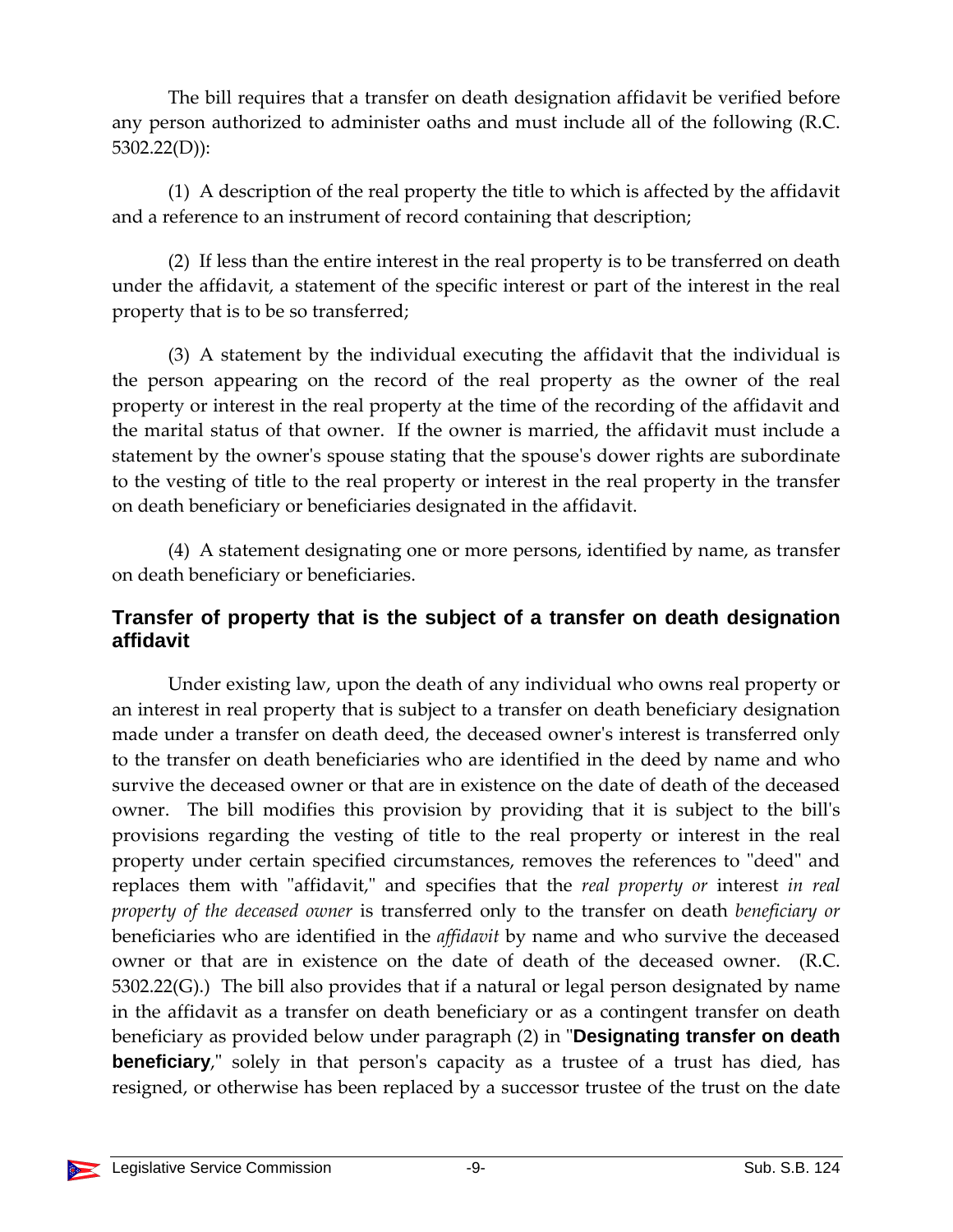of death of the deceased owner, the successor trustee of the trust is considered the transfer on death beneficiary or contingent transfer on death beneficiary in existence on the date of death of the deceased owner in full compliance with the provisions of this paragraph, notwithstanding that the successor trustee is not named as a transfer on death beneficiary or contingent transfer on death beneficiary in the affidavit. (R.C. 5302.22(G).) Any person who knowingly makes any false statement in a transfer on death designation affidavit is guilty of falsification under R.C. 2921.13(A)(6) (R.C. 5302.22(H)).

The bill relocates a provision that provides that upon the death of any individual holding real property or an interest in real property that is subject to a transfer on death beneficiary designation made under a transfer on death deed, if the title to the real property is registered pursuant to R.C. Ch. 5309. (Registration of Land Titles), the procedure for the transfer of the interest of the deceased owner is pursuant to R.C. 5309.081 (law regarding transfer of interest following the death of a survivorship tenant) (existing R.C. 5302.22(C)) to new section R.C. 5302.222(D) and specifies that the real property or interest in real property is the subject of a transfer on death designation *affidavit* and that the procedure for the transfer of the interest of the deceased owner *to the transfer on death beneficiary or beneficiaries designated in the affidavit* is pursuant to R.C. 5309.081.

#### **Recording of a transfer on death designation affidavit**

The bill requires that the county recorder of the county in which a transfer on death designation affidavit is offered for recording receive the affidavit and cause it to be recorded in the same manner as deeds are recorded. The county recorder must collect a fee for recording the affidavit in the same amount as the fee for recording deeds. The county recorder also must index the affidavit in the name of the owner of record of the real property or interest in the real property who executed the affidavit. (R.C. 5302.22(E).) A transfer on death designation affidavit need not be supported by consideration and need not be delivered to the transfer on death beneficiary or beneficiaries designated in the affidavit to be effective. However, in order to be effective, that affidavit must be recorded with the county recorder prior to the death of the individual who executed the affidavit. (R.C. 5302.22(F).)

#### **Recording of affidavit of confirmation**

Existing law provides that the transfer of a deceased ownerʹs interest must be recorded by presenting to the county auditor and filing with the county recorder an affidavit, accompanied by a certified copy of a death certificate for the deceased owner. The affidavit must recite the name and address of each designated transfer on death beneficiary who survived the deceased owner or that is in existence on the date of the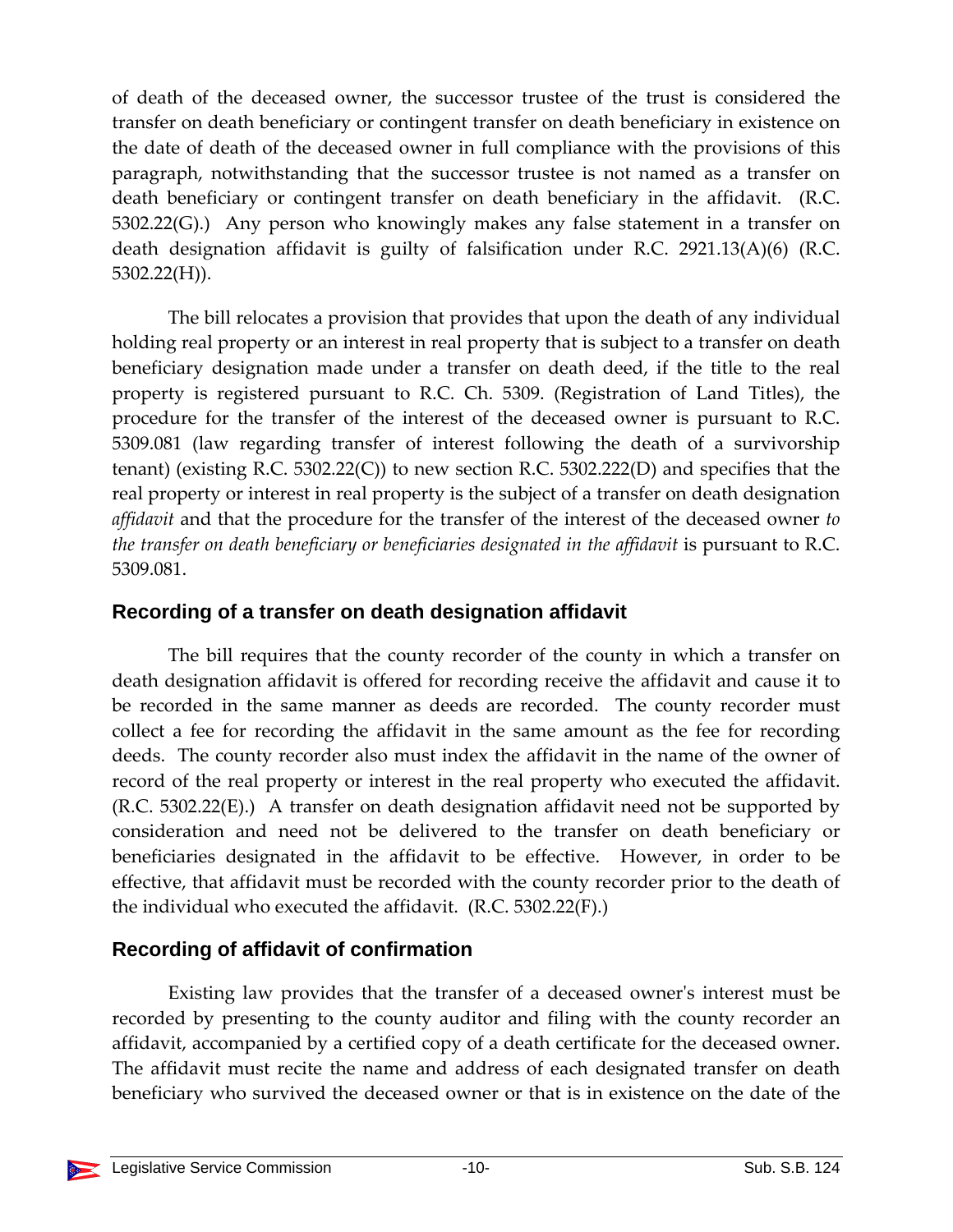deceased ownerʹs death, the date of the deceased ownerʹs death, a description of the subject real property or interest in real property, and the names of each designated transfer on death beneficiary who has not survived the deceased owner or that is not in existence on the date of the deceased ownerʹs death. The affidavit must be accompanied by a certified copy of a death certificate for each designated transfer on death beneficiary who has not survived the deceased owner. The county recorder must make an index reference to any affidavit so filed in the record of deeds.

The bill removes this provision from existing R.C. 5302.22(C) and enacts a very similar provision in new R.C. 5302.222. The bill specifies that the transfer of a deceased owner's real property or interest in real property as designated in a transfer on death designation affidavit must be recorded by presenting to the county auditor of the county in which the real property is located and filing with the county recorder of that county an *affidavit of confirmation executed by any transfer on death beneficiary to whom the transfer is made. The affidavit of confirmation must be verified before a person authorized to administer oaths.* The bill provides that the affidavit of confirmation must contain the same information that the affidavit of the transfer of the deceased ownerʹs interest was required to contain, but also provides that if a named beneficiary was designated as a transfer on death beneficiary solely in that personʹs capacity as a trustee of a trust and that trustee subsequently has been replaced by a successor trustee, the affidavit of confirmation must include the name and address of the successor trustee and must be accompanied by a copy of the recorded successor trustee affidavit. As with the affidavit of the transfer of the deceased ownerʹs interest, the affidavit of confirmation must be accompanied by a certified copy of the death certificate of the deceased owner and of the death certificate for each transfer on death beneficiary who has not survived the deceased owner, and the county recorder must make an index reference in the record of deeds to any affidavit of confirmation filed with the county recorder (R.C. 5302.222(A), (B), and (C)).

The bill also provides that any person who knowingly makes any false statement in an affidavit of confirmation is guilty of falsification under R.C. 2921.13(A)(6) (R.C. 5302.222(E)).

## **Designating transfer on death beneficiary**

Existing law provides that any deed containing language that shows a clear intent to designate a transfer on death beneficiary must be liberally construed to do so. The bill provides that the document containing this language is an affidavit rather than a deed. (R.C. 5302.23(A).) The bill also modifies the provision that real property or an interest in real property that is *the* subject *of* a transfer on death designation *affidavit* have certain characteristics and ramifications. Those characteristics and ramifications are as follows (R.C. 5302.23(B)):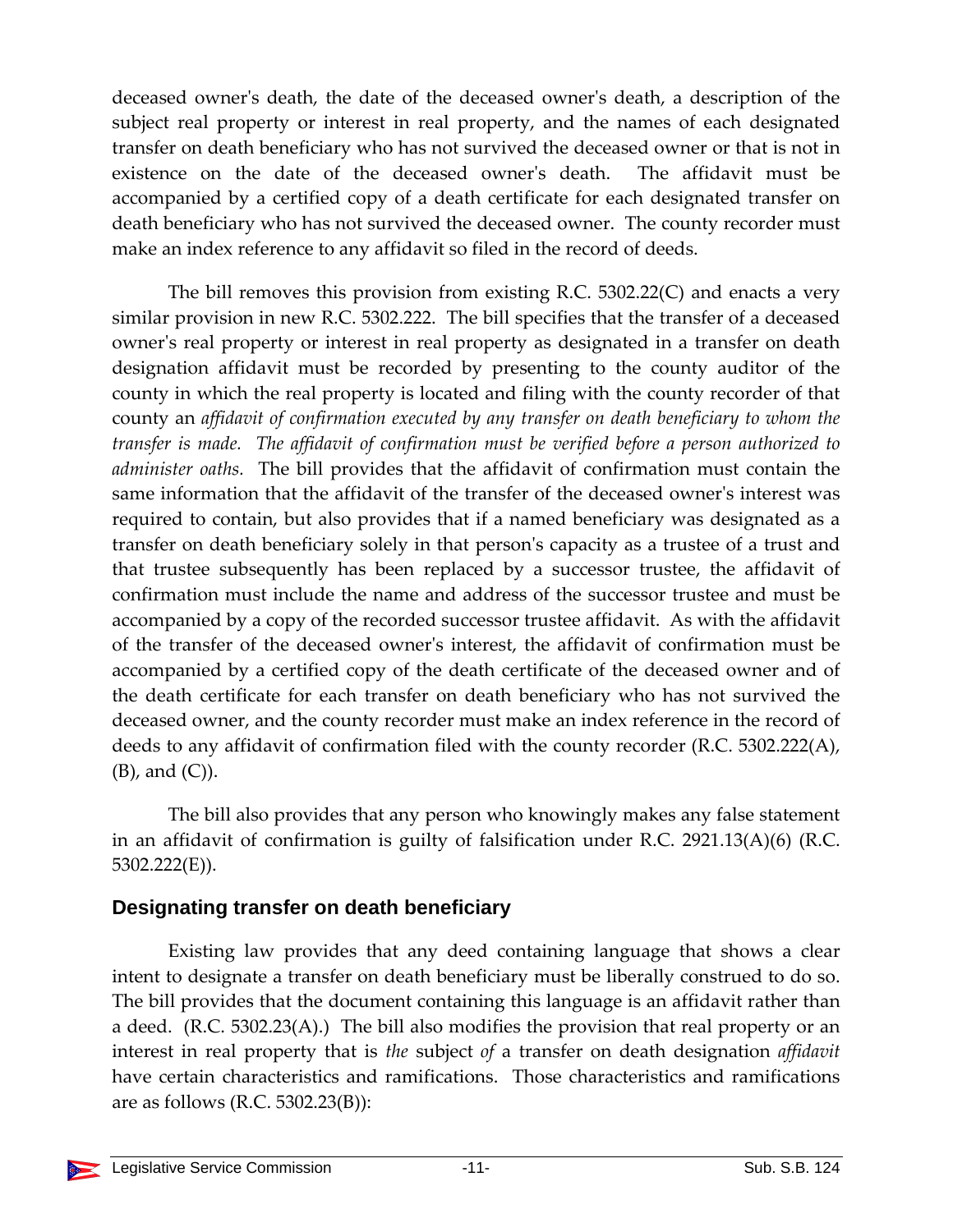(1) An interest of a deceased owner must be transferred to the transfer on death beneficiaries who are identified in the *affidavit* by name and who survive the deceased owner or that are in existence on the date of the deceased ownerʹs death. If there is a designation of more than one transfer on death beneficiary, the beneficiaries take title *to* the interest in equal shares as tenants in common, *unless the deceased owner has specifically designated other than equal shares or has designated that the beneficiaries take title as survivorship tenants, subject to (3) below.*  If a transfer on death beneficiary does not survive the deceased owner or is not in existence on the date of the deceased owner's death, and the deceased owner has designated one or more persons as contingent transfer on death beneficiaries as provided in (2) below, the designated contingent transfer on death beneficiaries take the same interest that would have passed to the transfer on death beneficiary had that transfer on death beneficiary survived the deceased owner or been in existence on the date of the deceased ownerʹs death. If none of the designated transfer on death beneficiaries survives the deceased owner or is in existence on the date of the deceased owner's death and no contingent transfer on death beneficiaries have been designated, have survived the deceased owner, *or are in existence on the date of death of the deceased owner*, the interest of the deceased owner must be distributed as part of the probate estate of the deceased owner of the interest. *If there are two or more transfer on death beneficiaries and the deceased owner has designated that title to the interest in the real property be taken by those beneficiaries as survivorship tenants, no designated contingent transfer on death beneficiaries can take title to the interest unless none of the transfer on death beneficiaries survives the deceased owner on the date of death of the deceased owner.*

(2) A transfer on death *designation affidavit* may contain a designation of one or more persons as contingent transfer on death beneficiaries, who take the interest of the deceased owner that would otherwise have passed to the transfer on death beneficiary if that named transfer on death beneficiary does not survive the deceased owner or is not in existence on the date of death of the deceased owner. Persons designated as contingent transfer on death beneficiaries must be identified in the *affidavit* by name.

(3) *Any transfer on death beneficiary or contingent transfer on death beneficiary may be* a natural or legal person, including, but not limited to, a bank as trustee of a trust, except that if *two or more transfer on death beneficiaries are designated as survivorship tenants, all of those beneficiaries must be natural persons and if two or more contingent transfer on death beneficiaries are designated as survivorship tenants, all of those contingent beneficiaries must be natural persons. A natural person who is designated a transfer on death beneficiary or* contingent transfer on death beneficiary solely in that natural person's capacity as a trustee of a *trust is not considered a natural person for purposes of designating the transfer on death beneficiaries or contingent transfer on death beneficiaries as survivorship tenants under this provision.*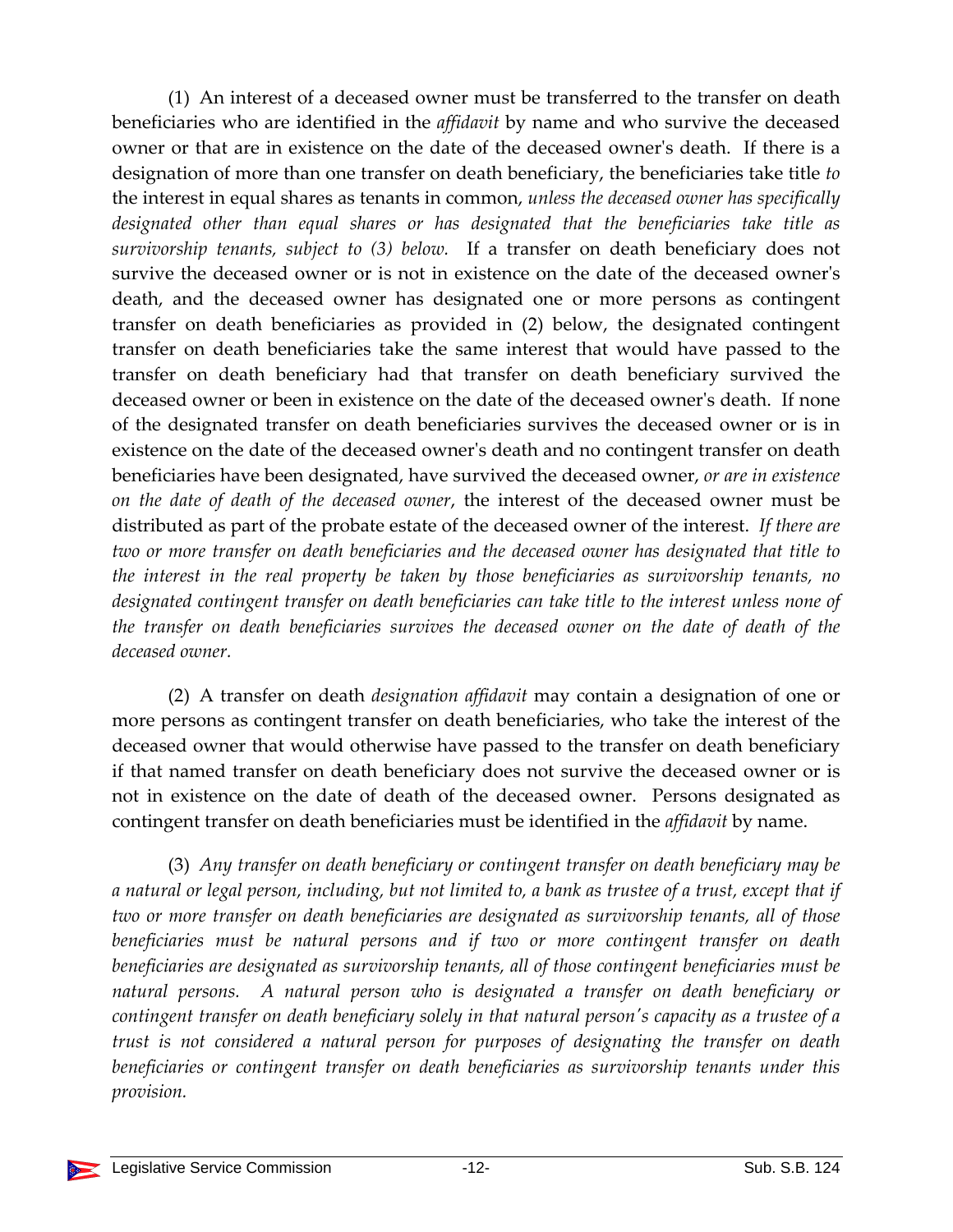(4) The designation of a transfer on death beneficiary has no effect on the present ownership of real property, and a person designated as a transfer on death beneficiary has no interest in the real property until the death of the owner of the interest.

(5) The designation in a *transfer on death designation affidavit* of any transfer on death beneficiary may be revoked or changed at any time, without the consent of that transfer on death beneficiary, by the owner of the interest, *by the surviving survivorship tenants of the interest, or by the remaining tenant by the entireties of the interest,* by executing and recording, *prior to the death of the owner of the interest, of the surviving survivorship* tenants of the interest, or of the remaining tenant by the entireties of the interest, as the case may *be,* a *new transfer on death designation affidavit pursuant to R.C. 5302.22 stating the revocation or change in that designation. The new transfer on death designation affidavit automatically supersedes and revokes all prior recorded transfer on death designation affidavits with respect to the real property or the interest in real property identified in the new affidavit, provided that the prior recorded affidavit was executed before the later recorded affidavit.*

(6) A fee simple title or any fractional interest in a fee simple title may be subjected to a transfer on death beneficiary designation.

(7)(a) A transfer on death beneficiary takes only the interest that the deceased owner or owners *of the interest* held on the date of death, subject to all encumbrances, reservations, and exceptions.

(b) *If the owners hold title to the interest in a survivorship tenancy, the death of all except the last survivorship tenant automatically terminates and nullifies any transfer on death beneficiary designations made solely by the deceased survivorship tenant or tenants without joinder by the last surviving survivorship tenant. The termination or nullification of any transfer on death beneficiary designations under this provision is effective as of the date of death of a deceased survivorship tenant. No affirmative act of revocation is required of the last surviving survivorship tenant for the termination or nullification of the transfer on death beneficiary designations to occur. If the last surviving survivorship tenant dies with no transfer on death beneficiary designation, the entire interest of that last surviving survivorship tenant must be distributed as part of the tenantʹs probate estate.*

(c) *If the owners hold title to the interest in a tenancy by the entireties, the death of the first tenant by the entireties automatically terminates and nullifies any transfer on death beneficiary designations made solely by that deceased first tenant without joinder by the remaining tenant by the entireties. The termination or nullification of any transfer on death beneficiary designations under this provision is effective as of the date of death of the first tenant by the entireties. No affirmative act of revocation is required of the remaining tenant by the entireties for the termination or nullification of the transfer on death beneficiary designations to occur. If the remaining tenant by the entireties dies with no transfer on death beneficiary*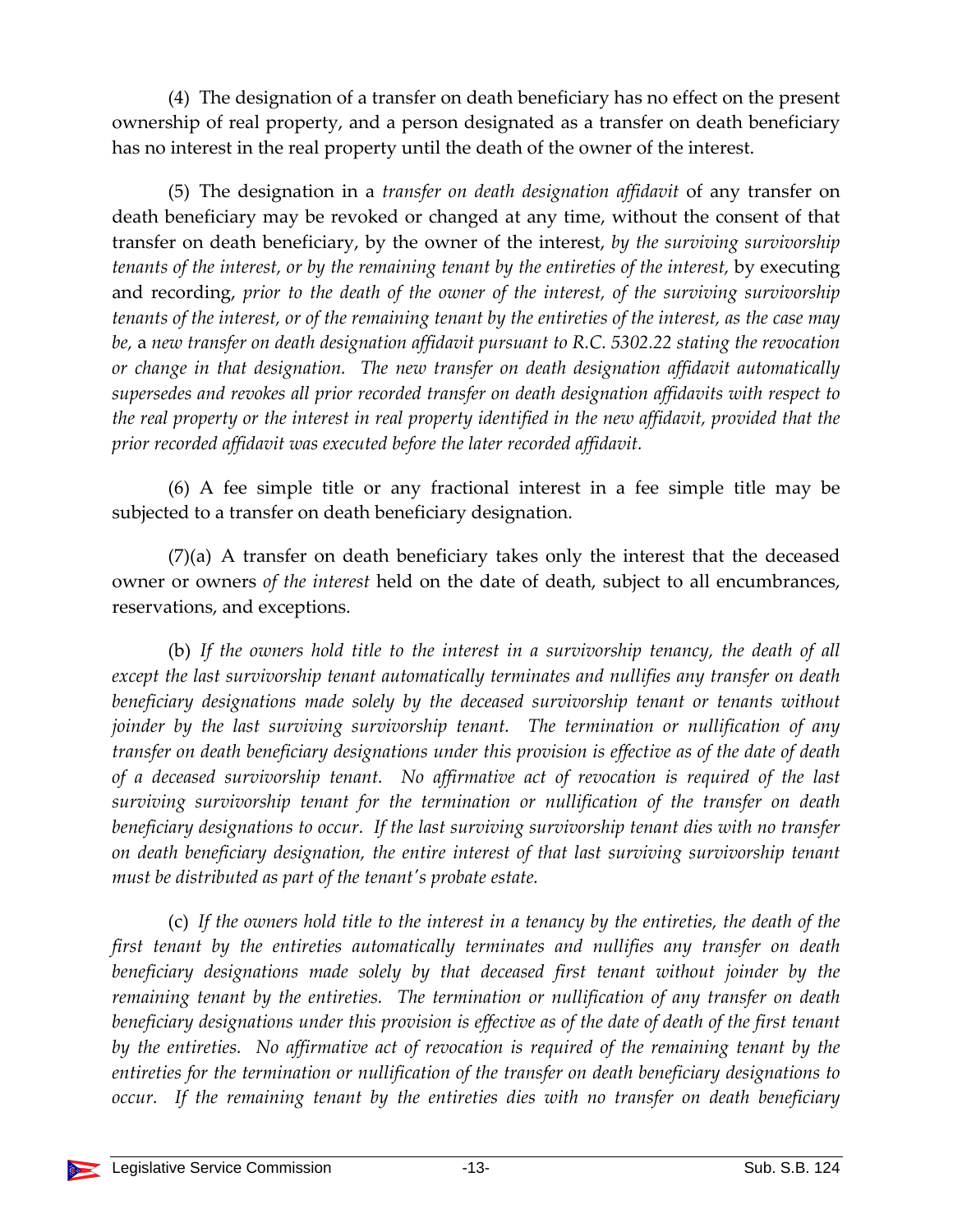*designation, the entire interest of that remaining tenant must be distributed as part of the tenantʹs probate estate.*

(8) No rights of any lienholder, including, but not limited to, any mortgagee, judgment creditor, or mechanicʹs lienholder, can be affected by the designation of a transfer on death beneficiary. If any lienholder takes action to enforce the lien, by foreclosure or otherwise through a court proceeding, it is not necessary to join *any* transfer on death beneficiary as a party defendant in the action unless the transfer on death beneficiary has another interest in the real property.

(9) Any transfer on death of real property or of an interest in real property that results from a *transfer on death designation affidavit* designating a transfer on death beneficiary is not testamentary. *That transfer on death supersedes any attempted testate or intestate transfer of that real property or interest in real property.*

(10) *The execution and recording of a transfer on death designation affidavit is effective to terminate the designation of a transfer on death beneficiary in a transfer on death deed involving the same real property or interest in real property and recorded prior to the effective date of R.C. 5302.23.*

(11) *The execution and recording of a transfer on death designation affidavit is effective* to bar the vesting of any rights of dower in a subsequent spouse of the owner of the real property *who executed that affidavit unless the affidavit is revoked or changed.*

## **Deeds executed and recorded prior to the effective date of the bill**

The bill provides that the provisions of the bill do not affect any deed that was executed and recorded prior to the effective date of the bill, or any transfer on death beneficiary designation made pursuant to the law as it existed prior to the effective date of the bill. If that deed or designation is valid on the day prior to the effective date of the bill, the deed or designation continues to be valid on and after the effective date of the bill. A grantee of that deed need not execute a transfer on death designation affidavit that designates the same transfer on death beneficiary or beneficiaries as in the deed unless the grantee chooses to do so. (R.C. 5302.24.)

## **Disclaiming testamentary and nontestamentary succession to real and personal property**

Under existing law, a disclaimant, other than a fiduciary under an instrument who is not authorized by the instrument to disclaim the interest of a beneficiary, may disclaim, in whole or in part, the succession to any property by executing and by delivering, filing, or recording a written disclaimer instrument in a specified manner provided in existing law. The written instrument of disclaimer must be signed and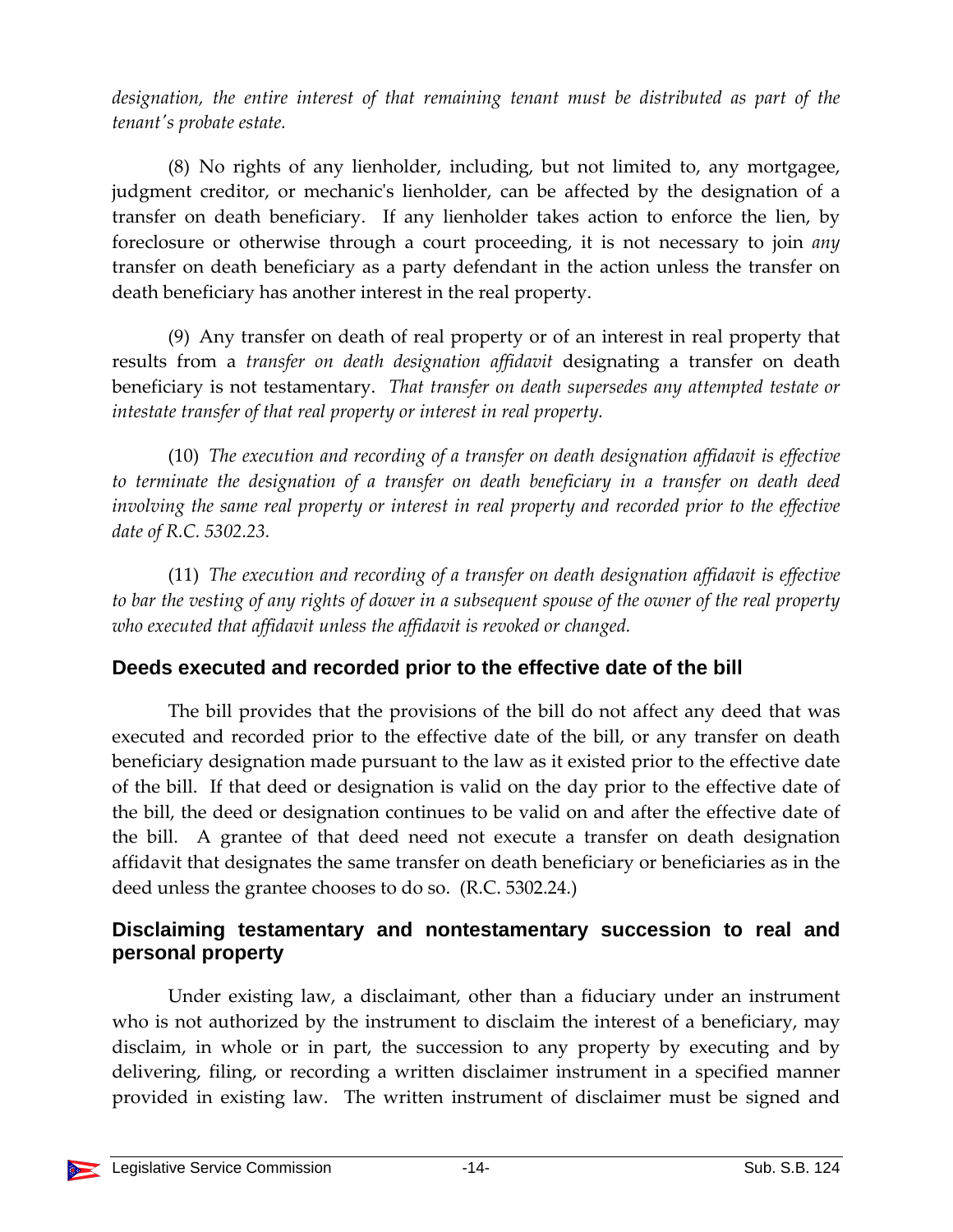acknowledged by the disclaimant and must contain all of the following (R.C. 5815.36(B)):

(1) A reference to the donative instrument;

(2) A description of the property, part of property, or interest disclaimed, and of any fiduciary right, power, privilege, or immunity disclaimed;

(3) A declaration of the disclaimer and its extent.

Generally, if the interest disclaimed is created by a nontestamentary instrument, the disclaimer instrument must be delivered personally or by certified mail to the trustee or other person who has legal title to, or possession of, the property disclaimed. The bill specifies that a nontestamentary instrument includes, but is not limited to, a transfer on death designation affidavit. The bill also provides that if the interest disclaimed is created by a transfer on death designation affidavit, the disclaimer instrument must be filed with the county recorder of the county in which the real property that is the subject of that affidavit is located.  $(R.C. 5815.36(F)(1))$ . Under existing law, if the interest disclaimed is created by a testamentary instrument, by intestate succession, by a transfer on death deed, or by a certificate of title to a motor vehicle, watercraft, or outboard motor that evidences ownership of the motor vehicle, watercraft, or outboard motor that is transferable on death, the disclaimer instrument must be filed in the probate division of the court of common pleas in the county in which proceedings for the administration of the decedent's estate have been commenced, and an executed copy of the disclaimer instrument must be delivered personally or by certified mail to the personal representative of the decedentʹs estate. The bill removes the reference to a transfer on death deed. (R.C. 5815.36(F)(2).)

## **Statutory forms**

Existing law provides that a deed conveying any interest in real property, and in substance following the form set forth in the law, when duly executed in accordance with R.C. Ch. 5301. and recorded in the office of the county recorder, creates a present interest as sole owner or as a tenant in common in the grantee and creates a transfer on death interest in the beneficiary or beneficiaries. The bill removes this provision. Existing law also requires that the deed in substance conform to the form described in R.C. 5302.22 and provides that the form set forth in R.C. 5302.22 may be used and is sufficient for its purpose. The bill removes these provisions. (R.C. 5302.01 and 5302.22(A).)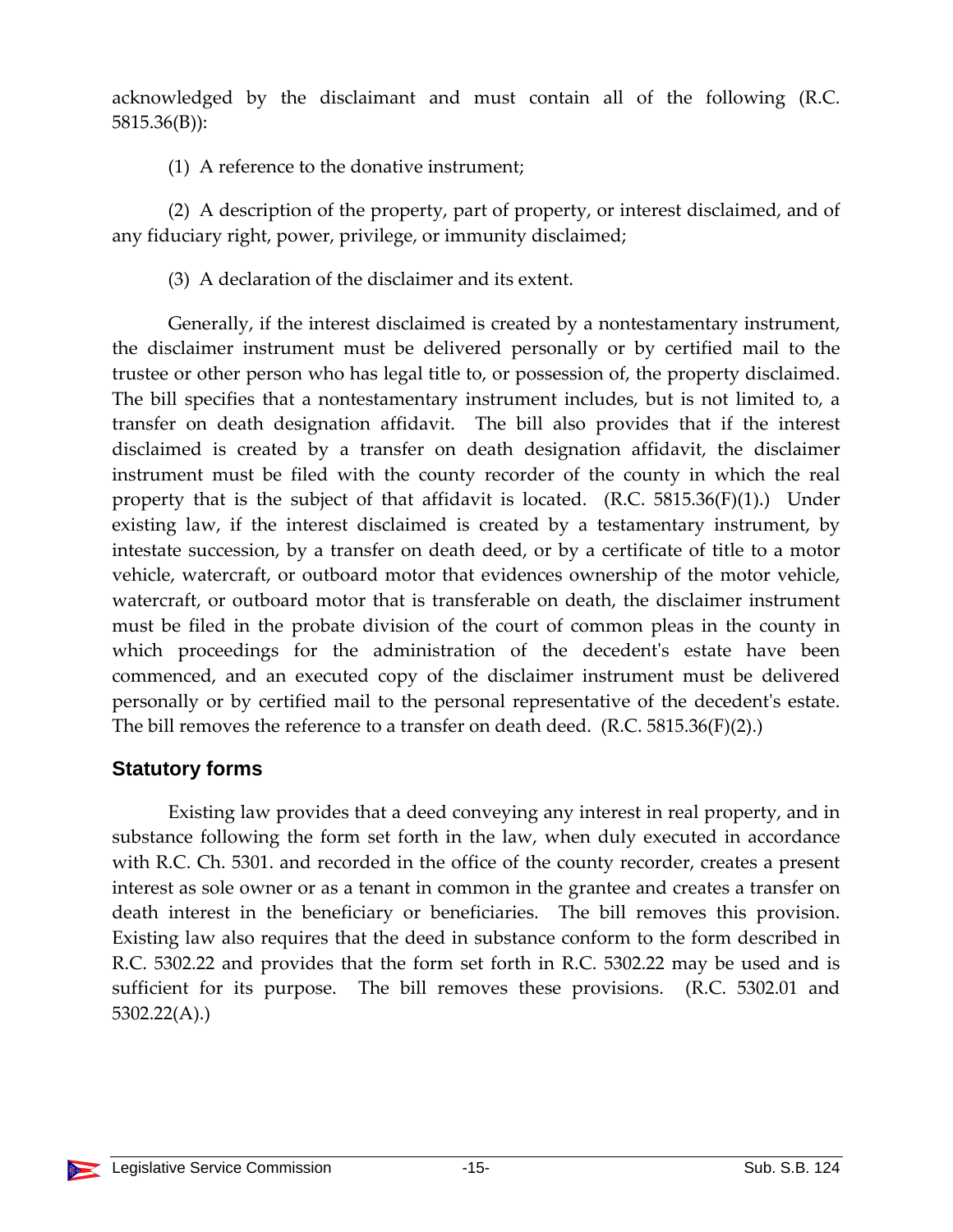#### **Rules and definitions**

Existing law states that the rules and definitions contained in R.C. 5302.22 (among other sections) apply to all deeds or other instruments relating to real estate, whether the statutory forms or other forms are used, where the instruments are executed on or after October 1, 1965, or in relation to the rules and definitions contained in R.C. 5302.22 on or after the effective date of that section. The bill removes the first reference to R.C. 5302.22 and provides that the rules and definitions contained in R.C. 5302.22, as it existed prior to the effective date of the bill, apply to instruments executed on or after August 29, 2000, and prior to the effective date of the bill. The bill also provides that the rules and definitions contained in R.C. 5302.22 apply to instruments executed on or after the effective date of the bill. (R.C. 5302.02.)

#### **Transfer on death designation affidavit Medicaid estate recovery form**

Under existing law, the administrator of the Medicaid Estate Recovery Program must prescribe a form on which a beneficiary of a transfer on death deed, who survives the deceased owner of the real property or an interest in the real property or that is in existence on the date of death of the deceased owner, or such a beneficiary's representative is to indicate certain information. The county recorder must obtain a properly completed form from the beneficiary of a transfer on death deed or the beneficiary's representative and send a copy of the form to the administrator of the Medicaid Estate Recovery Program before recording the transfer of the real property or interest in the real property under R.C. 5302.22(C). The bill removes the reference to a transfer on death deed and replaces it with a transfer on death designation affidavit and removes the cross-reference to R.C. 5302.22(C) and replaces it with a cross-reference to R.C. 5302.222. (R.C. 5302.221(B) and (C).)

#### **REGULATION OF MORTGAGE LENDERS UNDER THE MORTGAGE LOAN LAW AND REGULATION OF MORTGAGE BROKERS UNDER THE MORTGAGE BROKERS LAW**

## **Background**

The Mortgage Loan Law (R.C. 1321.51 to 1351.60) prohibits any person from doing any of specified acts without having first obtained a certificate of registration from the Division of Financial Institutions. Among these acts are: (1) advertising, soliciting, or holding out that the person is engaged in the business of making residential mortgage loans secured by a mortgage on a borrower's real estate which is other than a first lien on the real estate, (2) engaging in the business of lending or collecting the personʹs own or another personʹs money, credit, or chooses in action for such non-first lien residential mortgage loans, or (3) employing or compensating mortgage loan originators licensed or who should be licensed under that Law to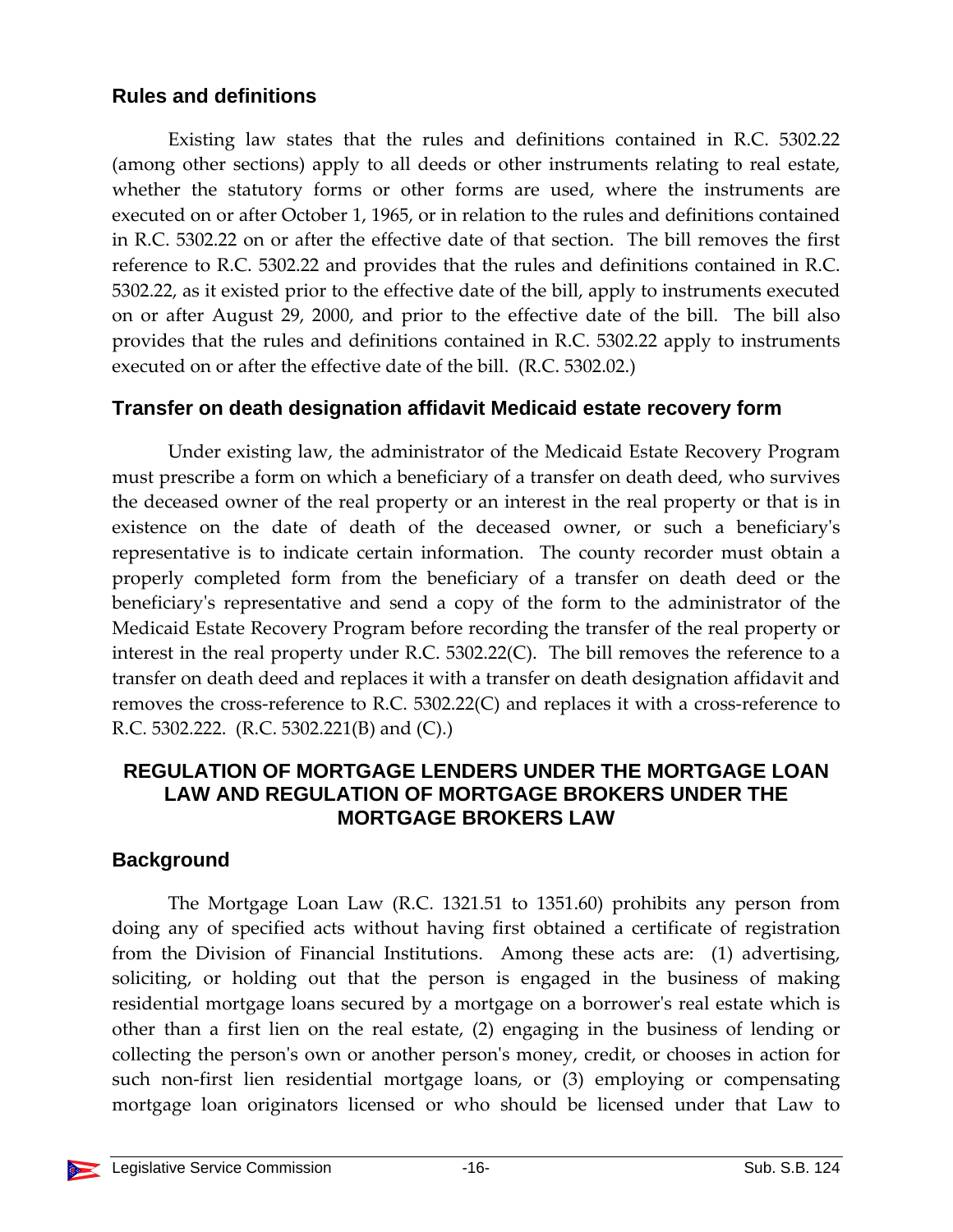conduct the business of making residential mortgage loans.  $(R.C. 1321.52(A)(1)(a), (b),$ and  $(c)$ .)

The Mortgage Brokers Law (R.C. 1322.01 to 1322.12) prohibits any person from acting as a mortgage broker without first having obtained a certificate of registration from the Superintendent of Financial Institutions for every office to be maintained by the person for the transaction of business as a mortgage broker in Ohio, and prohibits any person acting or holding that personʹs self out as a mortgage broker under the authority or name of a registrant or person exempt from registration without first having obtained a certificate of registration from the Superintendent (R.C. 1322.02(A)).

Am. Sub. H.B. 1 of the 128th General Assembly provided for the implementation of the federal Secure and Fair Enforcement for Mortgage Licensing Act of 2008 ("S.A.F.E. Act") by requiring the licensing of "loan originators" (see **COMMENT** 1) who are employed by or associated with either a mortgage broker registered under the Mortgage Brokers Law or a mortgage lender registered under the Mortgage Loan Law, and made numerous revisions to the Mortgage Loan Law with respect to the regulation of mortgage lenders and to the Mortgage Brokers Law with respect to the regulation of mortgage brokers.

#### **Overview of the bill**

The bill makes changes to the provisions in the Mortgage Loan Law and the Mortgage Brokers Law that were enacted or amended by Am. Sub. H.B. 1 to implement the S.A.F.E. Act.

#### **Residential mortgage loans--requirement for registrant to maintain net worth and assets**

Under the existing Mortgage Loan Law, a registrant engaged in residential mortgage loan activity cannot conduct business in Ohio, unless the registrant: (1) maintains a net worth of at least \$50,000 and, for each certificate of registration, assets of at least \$50,000 either in use or readily available for use in the conduct of business, and (2) maintains in effect at all times a corporate surety bond issued by a bonding company or insurance company authorized to do business in Ohio. The bill removes the requirement for a registrant engaged in residential mortgage loan activity to maintain the net worth and assets described in (1), above, in order to conduct business in Ohio. A registrant engaged in residential mortgage loan activity would still be required to be bonded, and a registrant that engages in lending under the Mortgage Loan Law other than residential mortgage loan activity would still be required to maintain a net worth and assets as described in (1), above. (R.C. 1321.533(A)(1) and 1321.53(B).)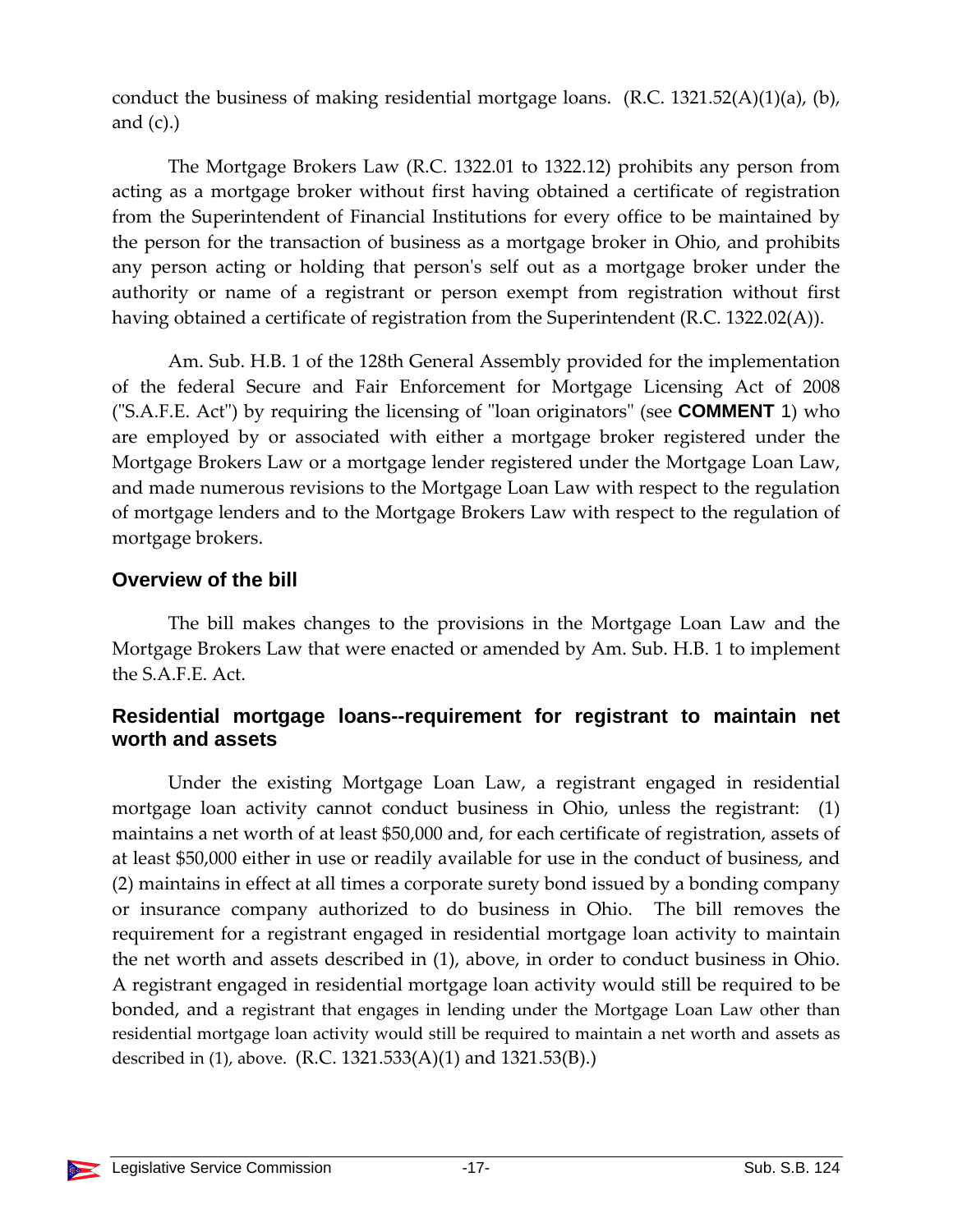#### **Certain applications or renewal applications considered withdrawn**

#### **Mortgage Loan Law**

Under existing law, if any application for a "certificate of registration" under the Mortgage Loan Law or any renewal application does not contain all of the information required under the respective law governing the application or renewal application, and if such information is not submitted to the Division of Financial Institutions within 90 days after the Superintendent requests the information in writing, the Superintendent may consider the application or renewal application withdrawn (R.C.  $1321.53(A)(6)$  and  $(7)(b)$ ). If an application for a mortgage loan originator license under the Mortgage Loan Law or a renewal application does not contain all of the information required under the law governing the application or renewal application, and if that information is not submitted to the Superintendent of Financial Institutions within 90 days after the Superintendent requests the information in writing, the Superintendent may consider the application or renewal application withdrawn (R.C. 1321.531(F) and 1321.532(E)).

The bill provides that if any of the applications or renewal applications described in the preceding paragraph does not contain all of the information required under the Mortgage Loan Law provisions governing the application or renewal application, and if that information is not submitted to the Superintendent *or the Nationwide Mortgage Licensing System and Registry* within 90 days after the Superintendent *or the Nationwide Mortgage Licensing System and Registry* requests the information in writing, *including by electronic transmission or facsimile,* the Superintendent may consider the application or renewal application withdrawn (italicized language is added by the bill) (R.C. 1321.53(A)(6) and (7)(b), 1321.531(F), and 1321.532(E)).

#### **Mortgage Brokers Law**

Under existing law, if an application for a "mortgage broker certificate of registration" or an application for a loan originator license does not contain all of the information required under the Mortgage Brokers Law governing the applicable application, and if that information is not submitted to the Superintendent within 90 days after the Superintendent requests the information in writing, the Superintendent may consider the application withdrawn. The bill provides that if an application described in the preceding sentence does not contain all of the information required under the Mortgage Brokers Law provisions governing the application and if that information is not submitted to the Superintendent *or the Nationwide Mortgage Licensing System and Registry* within 90 days after the Superintendent *or the Nationwide Mortgage Licensing System and Registry* requests the information in writing, *including by electronic*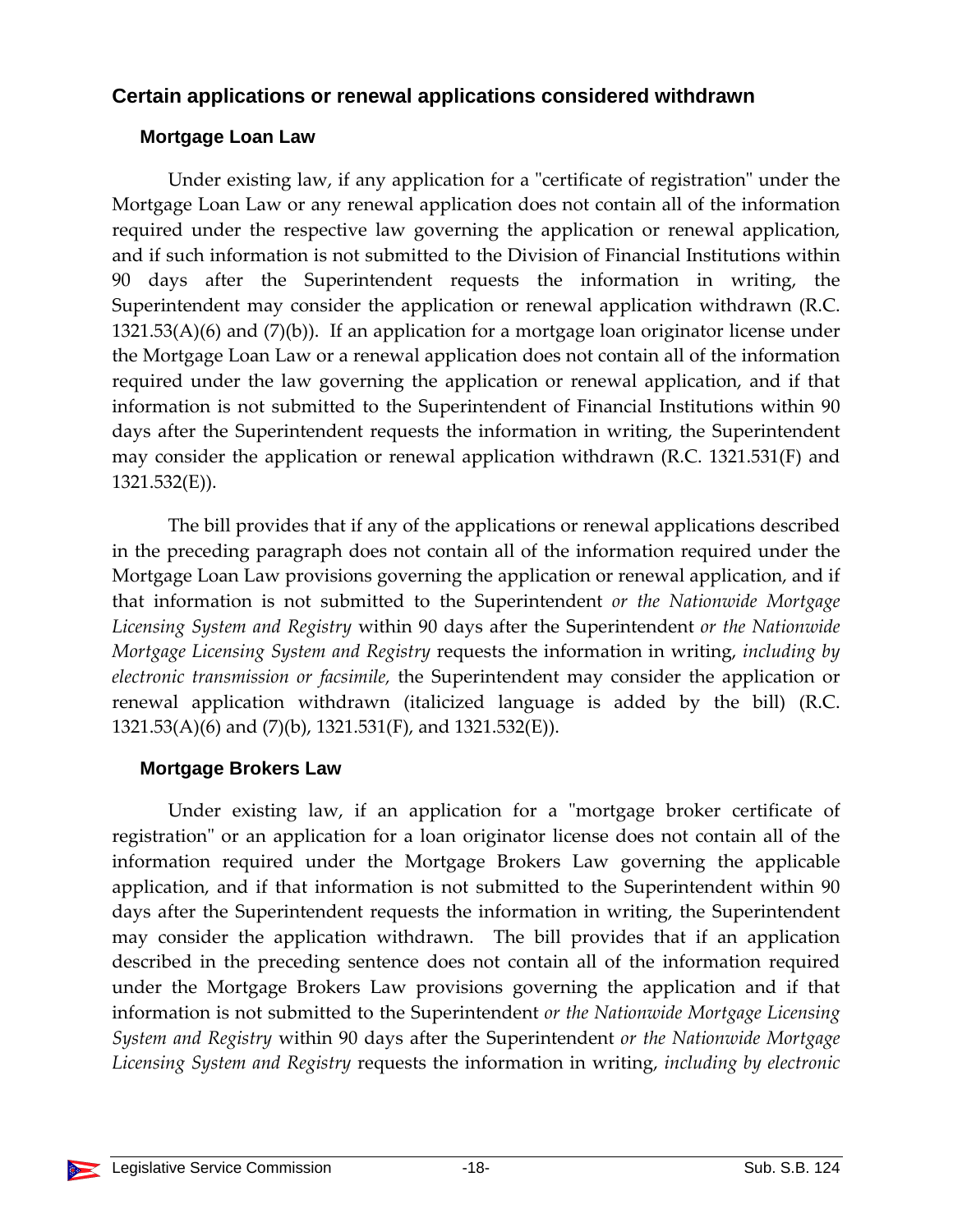*transmission or facsimile*, the Superintendent may consider the application withdrawn (italicized language is added by the bill) (R.C. 1322.03(D) and  $1322.031(G)$ ).

## **Call reports**

The existing Mortgage Loan Law requires each licensee to submit to the Nationwide Mortgage Licensing System and Registry call reports or other reports of condition, which must be in such form and contain such information as the Nationwide Mortgage Licensing System and Registry may require. The bill applies the above requirement to each *mortgage licensee*. (R.C. 1321.55(B)(3).)

## **Test for mortgage loan originator license**

The current Mortgage Loan Law provides that an individual applying for a mortgage loan originator license is not considered to have passed the required written test unless the individual achieves a test score of at least 75% correct answers on all questions. The bill adds the requirement that the individual is not considered to have passed the test unless the individual also achieves a test score of at least 75% correct answers on all questions relating to Ohio mortgage lending laws and the Ohio Consumer Sales Practices Act, R.C. Chapter 1345., as it applies to registrants and licensees. (R.C. 1321.535(A)(2).)

## **Definition of "mortgage broker"**

The Mortgage Brokers Law defines "mortgage broker" (see **COMMENT** 2) as excluding specified persons or entities. The bill provides that the persons or entities excluded from the definition of "mortgage broker" are excluded only with respect to the business engaged in or authorized by the personʹs charter, license, authority, approval, or certificate, or as otherwise authorized under a valid letter of exemption issued to a mortgage broker by the Superintendent of Financial Institutions. (R.C. 1322.01(G)(2).)

## **No contest pleas to certain offenses**

#### **Issuance of mortgage loan originator license, loan originator license, and mortgage broker certificate of registration**

The existing Mortgage Loan Law and Mortgage Brokers Law provide that upon the conclusion of the investigation required by the applicable Law, the Superintendent of Financial Institutions must issue a mortgage loan originator license or a loan originator license, whichever is applicable, to the applicant if the Superintendent finds that all of the required conditions are met. One of these conditions is that the applicant has not been convicted of, or pleaded guilty to, any of the following in a domestic, foreign, or military court: (1) during the seven-year period immediately preceding the date of application for licensure, any felony or a misdemeanor involving theft or (2) at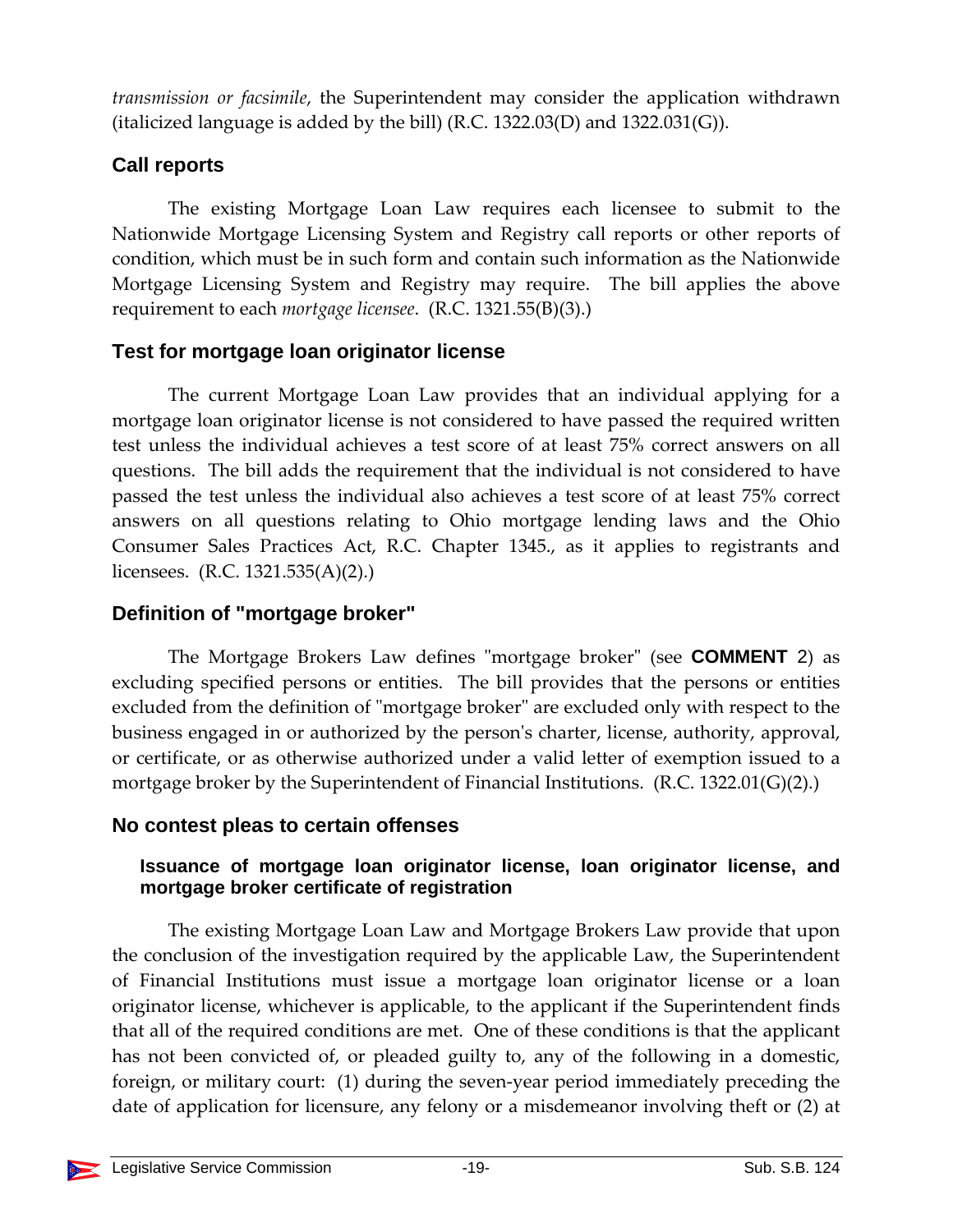any time prior to the date of application for licensure (for mortgage loan originator applicants) or at any time prior to the date the application for licensure is approved (for loan originator applicants), a felony involving an act of fraud, dishonesty, a breach of trust, theft, or money laundering. The bill additionally provides that the applicant for licensure must not have pleaded *nolo contendere* to any of the offenses specified in (1) and (2) in this paragraph in a domestic, foreign, or military court during the applicable period of time. (R.C. 1321.532(A)(4) and 1322.041(A)(3).)

The existing Mortgage Brokers Law provides that upon the conclusion of the investigation required by that Law, the Superintendent of Financial Institutions must issue a certificate of registration as a mortgage broker to the applicant if the Superintendent finds that all of the required conditions are met. One of these conditions is that the applicant or any person whose identity is required to be disclosed on an application for a mortgage broker certificate of registration has not been convicted of, or pleaded guilty to, any of the following in a domestic, foreign, or military court: (1) during the seven-year period immediately preceding the date of application for the certificate of registration, any felony or a misdemeanor involving theft or (2) at any time prior to the date of application for the certificate of registration, a felony involving an act of fraud, dishonesty, a breach of trust, theft, or money laundering. The bill additionally provides that the applicant or any person whose identity is required to be disclosed on an application for a mortgage broker certificate of registration must not have pleaded *nolo contendere* to any of the offenses specified in (1) and (2) in this paragraph in a domestic, foreign, or military court during the applicable period of time. (R.C. 1322.04(A)(7).)

#### **Revocation, suspension, or refusal to renew certificate of registration or license**

The existing Mortgage Loan Law permits the Division of Financial Institutions, upon written notice to a registrant or licensee stating the contemplated action, the grounds for the action, and the registrantʹs or licenseeʹs reasonable opportunity to be heard on the action in accordance with the Administrative Procedure Act, to revoke, suspend, or refuse to renew any certificate or license issued under that Act, if it finds any of specified findings, including a finding that the person has been convicted of or pleaded guilty to any criminal felony offense in a domestic, foreign, or military court or that the person has been convicted of or pleaded guilty to any criminal offense involving theft, receiving stolen property, embezzlement, forgery, fraud, passing bad checks, money laundering, breach of trust, dishonesty, or drug trafficking, or any criminal offense involving money or securities, in a domestic, foreign, or military court. The bill additionally provides that the Division may revoke, suspend, or refuse to renew any certificate or license if it finds that the person has pleaded *nolo contendere* to any of the offenses described in this paragraph.  $(R.C. 1321.54(B)(1)(b)$  and  $(c)$ .)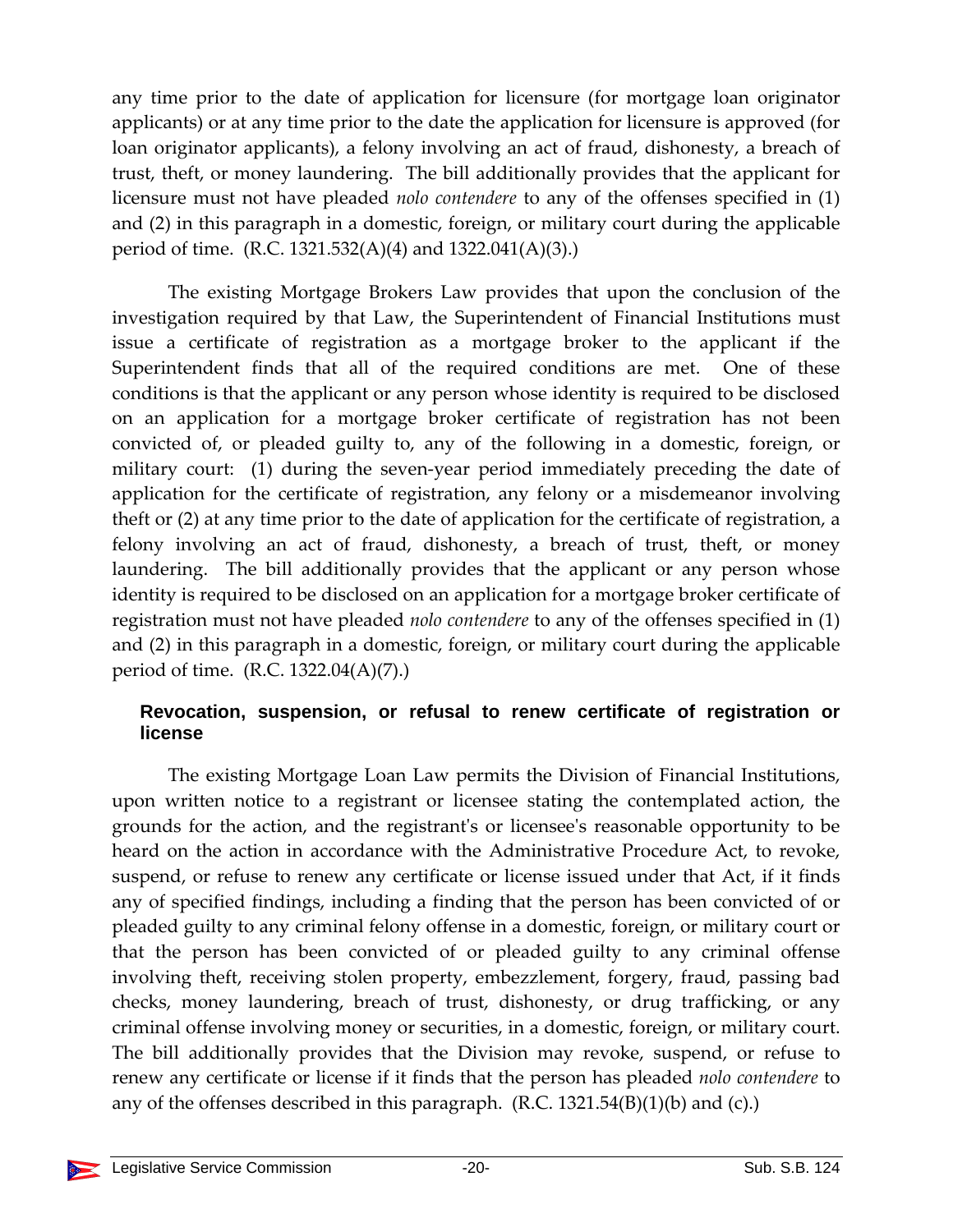The existing Mortgage Brokers Law provides that after notice and opportunity for a hearing conducted in accordance with the Administrative Procedure Act, the Superintendent of Financial Institutions may suspend, revoke, or refuse to issue or renew a certificate of registration or license if the Superintendent finds any of specified findings, including (1) a conviction of or guilty plea to a felony in a domestic, foreign, or military court, or (2) a conviction of or guilty plea to any criminal offense involving theft, receiving stolen property, embezzlement, forgery, fraud, passing bad checks, money laundering, breach of trust, dishonesty, or drug trafficking, or any criminal offense involving money or securities, in a domestic, foreign, or military court. The bill additionally provides that the Superintendent may revoke, suspend, or refuse to issue or renew a certificate of registration or license if it finds that the person has pleaded *nolo contendere* to any offense described in (1) or (2) in this paragraph. (R.C. 1322.10(A)(1)(b) and  $(c)$ .)

#### **Failure to notify Division of Financial Institutions of certain offenses**

The existing Mortgage Loan Law prohibits any registrant, licensee, or applicant while involved in the business of making or offering to make residential mortgage loans, from failing to notify the Division of Financial Institutions within 30 days after knowing any of specified information, including: (1) that the registrant, licensee, or applicant has been convicted of or pleaded guilty to a felony offense in a domestic, foreign, or military court, or (2) that the registrant, licensee, or applicant has been convicted of or pleaded guilty to any criminal offense involving theft, receiving stolen property, embezzlement, forgery, fraud, passing bad checks, money laundering, breach of trust, dishonesty, or drug trafficking, or any criminal offense involving money or securities, in a domestic, foreign, or military court. The bill prohibits any registrant, licensee, or applicant described above from also failing to notify the Division within 30 days after knowing that the registrant, licensee, or applicant pleaded *nolo contendere* to any of the offenses described in  $(1)$  or  $(2)$  in this paragraph.  $(R.C. 1321.59(H)(1)$  and  $(2).$ 

The existing Mortgage Brokers Law prohibits any registrant, licensee, person required to be registered or licensed under that Law, or individual disclosed in an application as required under that Law from failing to notify the Division of Financial Institutions within 30 days after (1) being convicted of or pleading guilty to a felony in a domestic, foreign, or military court, or (2) being convicted of or pleading guilty to any criminal offense involving theft, receiving stolen property, embezzlement, forgery, fraud, passing bad checks, money laundering, breach of trust, dishonesty, or drug trafficking, or any criminal offense involving money or securities. The bill prohibits any registrant, licensee, person, or individual described in this paragraph from also failing to notify the Division within 30 days after pleading *nolo contendere* to any of the offenses described in (1) or (2) in this paragraph and specifies that the conviction or plea of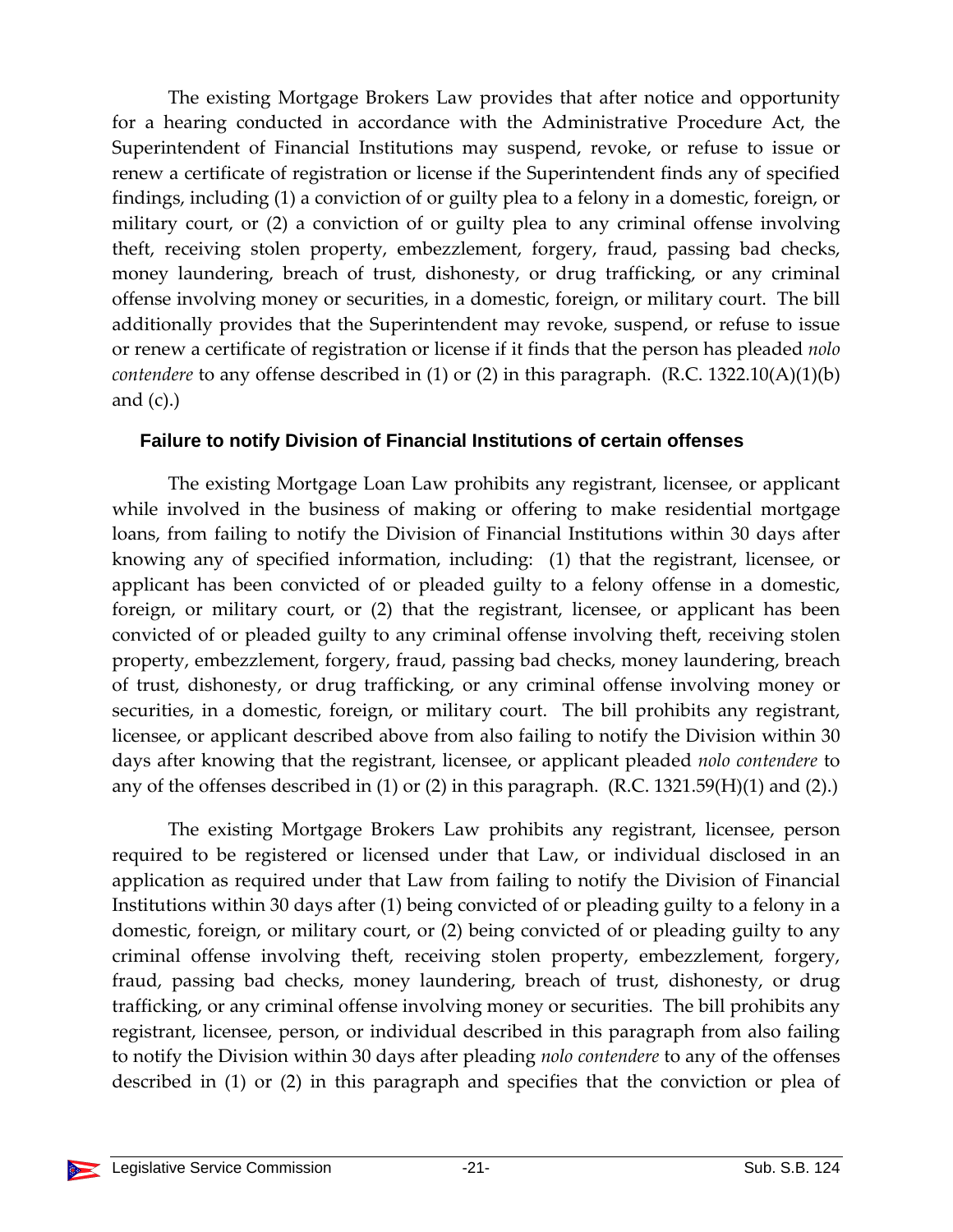guilty or *nolo contendere* of an offense described in (2) is in a domestic, foreign, or military court. (R.C. 1322.07(D)(1) and (2).)

#### **Exemptions from registration**

Under existing law, a credit union service organization seeking exemption from registration under the Mortgage Loan Law or the Mortgage Brokers Law must submit an application to the Superintendent of Financial Institutions that includes specified information, including an attestation that the organization and its owners, officers, or partners having control of the organization have not been convicted of, or pleaded guilty to, any of the following in a domestic, foreign, or military court: (1) during the seven-year period immediately preceding the date of application for exemption, any felony or a misdemeanor involving theft or (2) at any time prior to the date of application for exemption, a felony involving an act of fraud, dishonesty, a breach of trust, theft, or money laundering. The bill additionally requires the application for exemption to include an attestation that the organization and its owners, officers, or partners having control of the organization have not pleaded *nolo contendere* to any of the offenses described in (1) and (2) in this paragraph in a domestic, foreign, or military court during the applicable period of time.  $(R.C. 1321.522(A)(3)(b)$  and  $1322.023(A)(3)(b).$ 

Under the existing Mortgage Brokers Law, a mortgage banker seeking exemption from registration pursuant to that Law must submit an application to the Superintendent of Financial Institutions that includes specified information, including an attestation that the mortgage banker and its owners, officers, or partners having control of the business have not been convicted of, or pleaded guilty to, any of the following in a domestic, foreign, or military court: (1) during the seven-year period immediately preceding the date of application for exemption, any felony or a misdemeanor involving theft or (2) at any time prior to the date of application for exemption, a felony involving an act of fraud, dishonesty, a breach of trust, theft, or money laundering. The bill additionally requires the application for exemption to include an attestation is that the mortgage banker and its owners, officers, or partners having control of the business have not pleaded *nolo contendere* to any of the offenses specified in (1) and (2) in this paragraph in a domestic, foreign, or military court during the applicable period of time.  $(R.C. 1322.022(A)(3)(b))$ .

#### **Interest in an appraisal company**

The existing Mortgage Brokers Law provides that, except as otherwise described in the following sentence, no registrant, or any member of the immediate family of an owner of a registrant, may own or control a majority interest in an appraisal company. This prohibition does not apply to any registrant, or any member of the immediate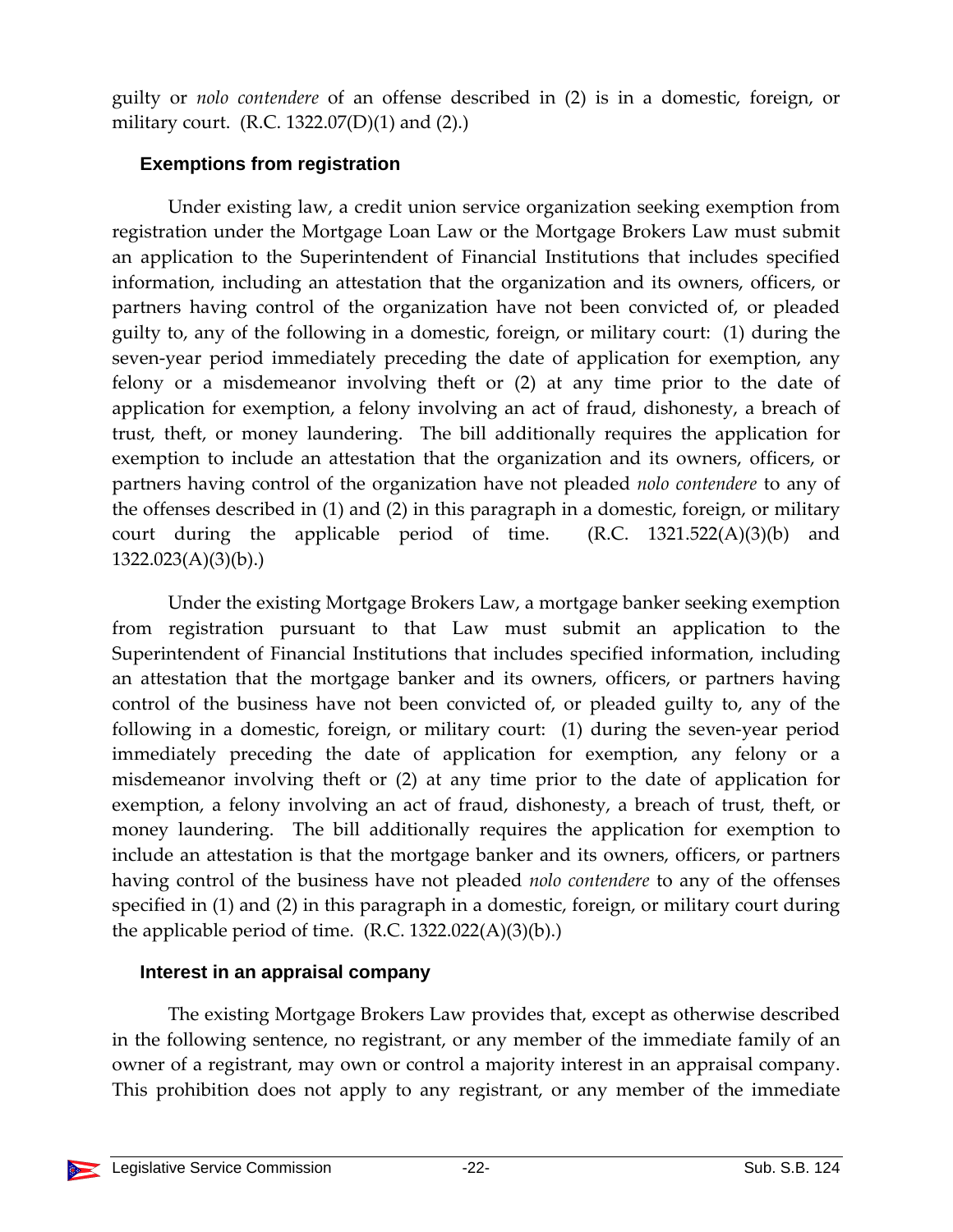family of an owner of a registrant, who, on October 16, 2009, directly or indirectly owns or controls a majority interest in an appraisal company. However, such ownership or control is subject to specified conditions, one of which is that if the registrant is convicted of or pleads guilty to a criminal violation of the Mortgage Brokers Law or to a felony in a domestic, foreign, or military court, the Superintendent of Financial Institutions may, in addition to any of the disciplinary actions authorized under R.C. 1322.10, order the registrant or members of the immediate family of an owner of a registrant to divest their interest in the company. The bill adds the condition that if the registrant pleads *nolo contendere* to a criminal violation of the Mortgage Brokers Law or to a felony in a domestic, foreign, or military court, the Superintendent of Financial Institutions may, in addition to any of the disciplinary actions authorized under R.C. 1322.10, order the registrant or members of the immediate family of an owner of a registrant to divest their interest in the company. (R.C. 1322.074(A) and (B)(3).)

#### **Miscellaneous changes**

#### **Definition of "loan processor or underwriter"**

The current Mortgage Loan Law and Mortgage Brokers Law define "loan processor or underwriter" as an individual who performs clerical or support duties at the direction of and subject to the supervision and instruction of a licensed mortgage loan originator or registered mortgage loan originator (in the Mortgage Loan Law) or a licensed loan originator or registered loan originator (in the Mortgage Brokers Law). For purposes of these provisions, "clerical or support duties" includes the following activities: (1) the receipt, collection, distribution, and analysis of information common for the processing or underwriting of a residential mortgage loan, and (2) communicating with a borrower to obtain the information necessary for the processing or underwriting of a loan, to the extent the communication does not include offering or negotiating loan rates or terms or counseling borrowers about residential mortgage loan rates or terms. The bill modifies current law by providing that for purposes of the above definitions of "loan processor or underwriter" in the Mortgage Loan Law and the Mortgage Brokers Law, "to perform clerical or support duties" means to do all of the following activities: (1) *Receiving, collecting, distributing, and analyzing* information common for the processing or underwriting of a residential mortgage loan, and (2) communicating with a borrower as in (2) in the preceding sentence (modified language is in italics). (R.C. 1321.51(V) and 1322.01(T).)

#### **Unique identifier**

The existing Mortgage Brokers Law *requires* each licensee to register with, and maintain a valid unique identifier issued by, the Nationwide Mortgage Licensing System and Registry. It prohibits any person from using a licenseeʹs unique identifier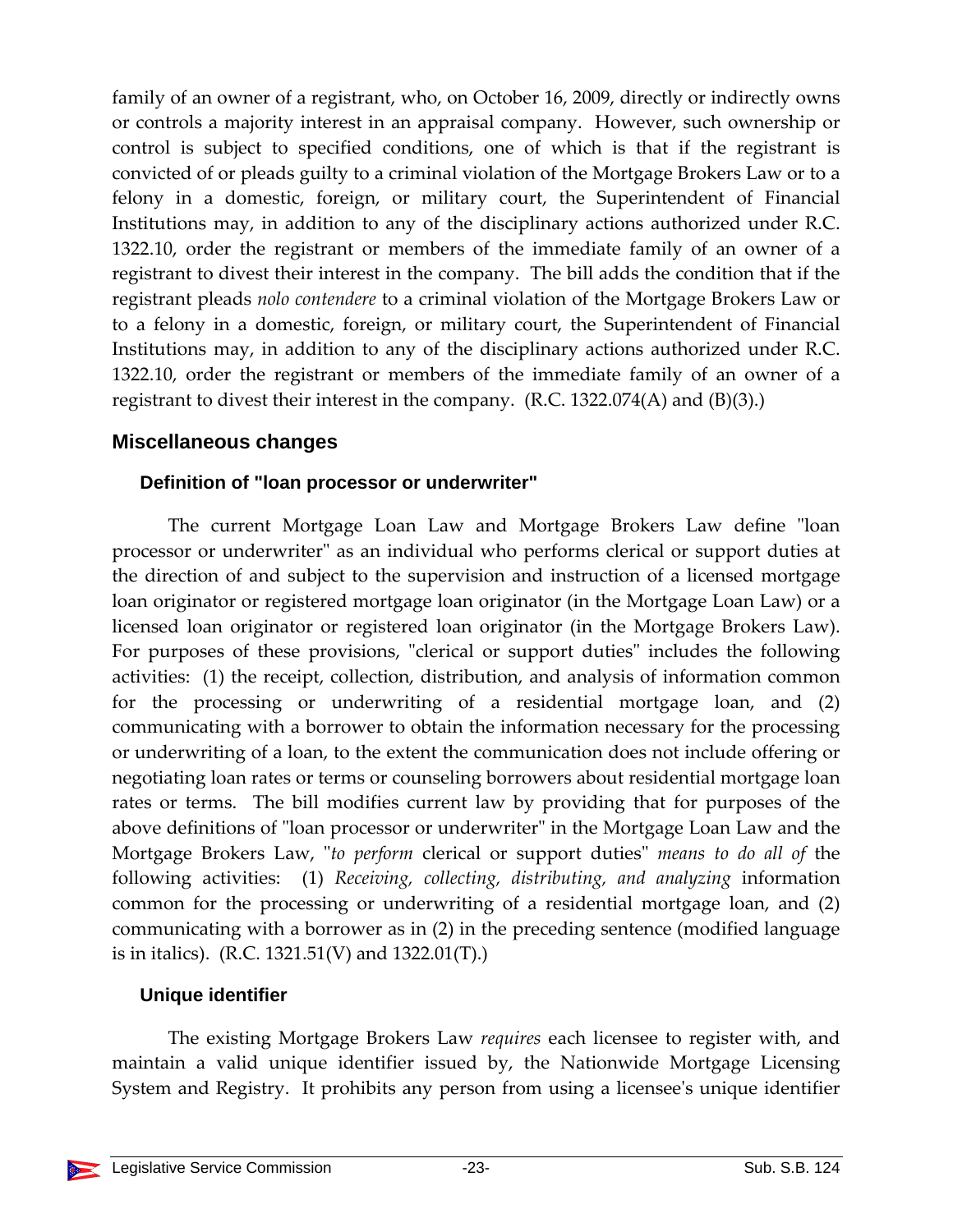for any purpose other than as set forth in the "Secure and Fair Enforcement for Mortgage Licensing Act of 2008." A violation of this prohibition is a misdemeanor of the first degree.

Instead of the above requirement for a licensee, the bill *prohibits* any person acting as a mortgage broker or loan originator from failing to register with, and maintain a valid unique identifier issued by, the Nationwide Mortgage Licensing System and Registry. It prohibits any person from using a mortgage brokerʹs or loan originatorʹs (instead of licenseeʹs) unique identifier for any purpose other than as set forth in the "Secure and Fair Enforcement for Mortgage Licensing Act of 2008." A violation of either prohibition is a misdemeanor of the first degree. (R.C. 1322.02(C) and 1322.99(C).)

#### **Good faith estimate statement**

The existing Mortgage Brokers Law requires a registrant or licensee to deliver to the buyer, at the same time that the registrant or licensee delivers the residential mortgage loan origination disclosure statement, a good faith estimate statement that discloses the amount of or range of charges for the specific settlement services the buyer is likely to incur in connection with the residential mortgage loan. The good faith estimate statement must meet the requirements of the "Real Estate Settlement Procedures Act" and must include the underlined notice specified in that Law in at least ten‐point type, new Roman style.

The bill requires a registrant or licensee to deliver to the buyer, at the same time that the registrant or licensee delivers the residential mortgage loan origination disclosure statement, *both of the following documents: (1)* a good faith estimate statement as in existing law, and *(2)* an underlined notice in at least ten‐point type, new Roman style, *as follows* (notice specified in the law is unchanged). (Modified language and restructuring are in italics.) (R.C. 1322.062(D).)

#### **Renewal of loan originator license**

The existing Mortgage Brokers Law provides that a loan originator license may be renewed annually on or before the 31st day of December if the Superintendent finds that all of specified conditions are met. One of these conditions is that the applicant meets the conditions set forth in that Law for the initial issuance of a loan originator license. The bill provides that an applicant who was issued a loan officer license prior to January 1, 2010, and has continuously maintained that license is not required to meet the condition described in R.C.  $1322.031(B)(1)(b)$  (successful completion of four hours of instruction in a course or program of study reviewed and approved by the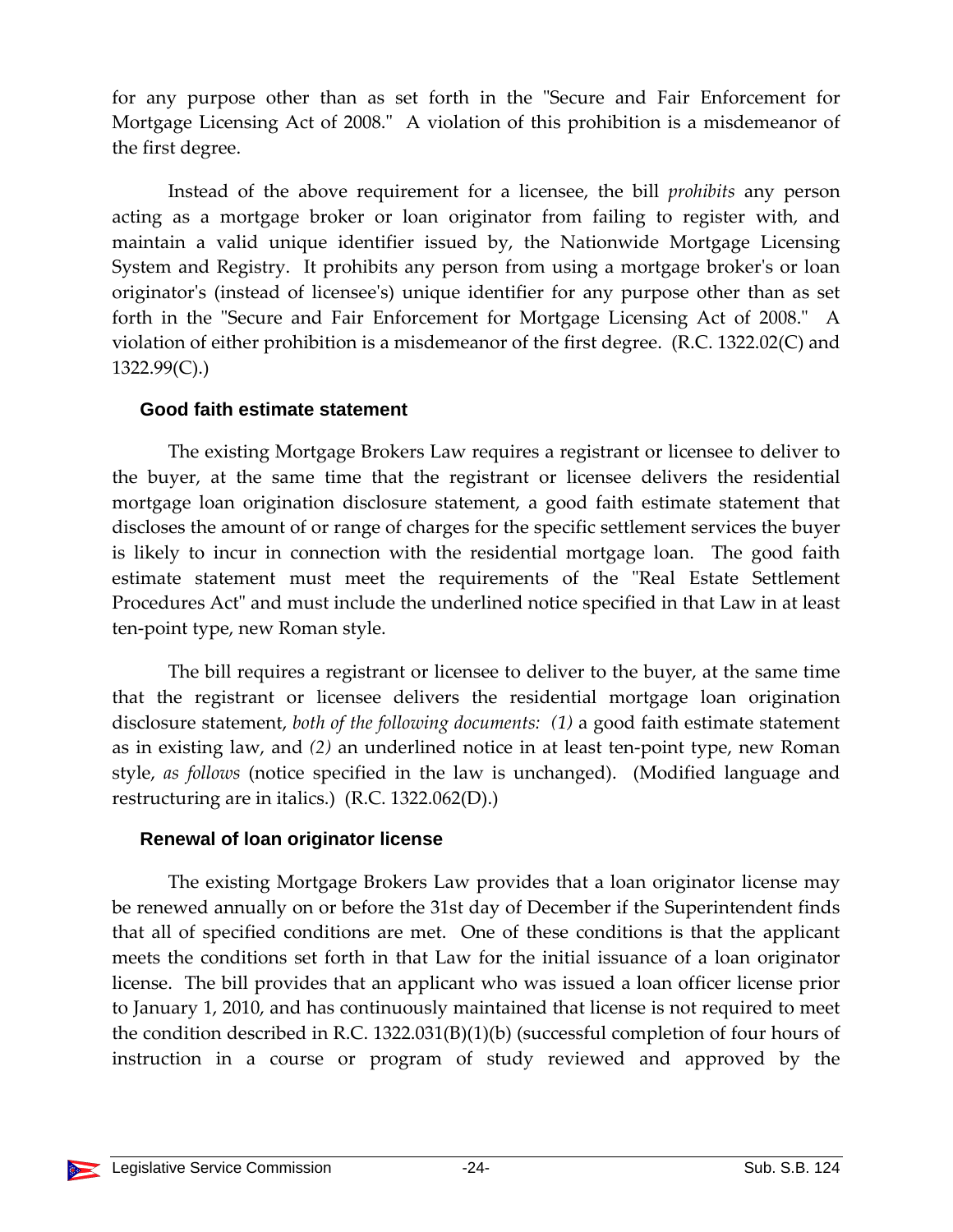Superintendent concerning state lending laws and the Ohio Consumer Sales Practices Act, as it applies to registrants and licensees). (R.C. 1322.041(B)(3).)

#### **Consumer Sales Practices Act**

#### **Existing law**

For purposes of the Consumer Sales Practices Act, (CSPA) "loan originator"<sup>1</sup> has the same meaning as in R.C. 1322.01, and includes a "mortgage loan originator" as defined in R.C. 1321.51 (see **COMMENT** 1), except that it does not include: (1) an employee of a bank, savings bank, savings and loan association, credit union, or credit union service organization organized under the laws of Ohio, another state, or the United States, (2) an employee of a subsidiary of such a bank, savings bank, savings and loan association, or credit union, or (3) an employee of an affiliate that (a) controls, is controlled by, or is under common control with, such a bank, savings bank, savings and loan association, or credit union and (b) is subject to examination, supervision, and regulation, including with respect to the affiliateʹs compliance with applicable consumer protection requirements, by the Board of Governors of the Federal Reserve System, the Comptroller of the Currency, the Office of Thrift Supervision, the Federal Deposit Insurance Corporation, or the National Credit Union Administration. The CSPA defines "mortgage broker" as having the same meaning as in R.C. 1322.01 (see **COMMENT** 2), with substantially the same exceptions as in the definition of "loan originator" in this paragraph.  $(R.C. 1345.01(H)$  and  $(J).$ 

## **Operation of the bill**

The bill replaces the term "loan originator" in the CSPA with "loan officer" and defines the "loan officer" as an individual who for compensation or gain, or in anticipation of compensation or gain, takes or offers to take a residential mortgage loan application; assists or offers to assist a buyer in obtaining or applying to obtain a residential mortgage loan by, among other things, advising on loan terms, including rates, fees, and other costs; offers or negotiates terms of a residential mortgage loan; or issues or offers to issue a commitment for a residential mortgage loan. "Loan officer" also includes a loan originator as defined in R.C. 1322.01(E)(1) (Mortgage Brokers Law) and excludes the same persons as in existing law above. The bill defines "mortgage" broker" for purposes of the CSPA as any of the following: (1) a person that holds that person out as being able to assist a buyer in obtaining a mortgage and charges or

 $1$  Am. Sub. H.B. 1 if the 128th General Assembly eliminated the  $\degree$ loan officer $\degree$  license and created the "mortgage loan originator" and "loan originator" license. It made conforming changes in other areas of law, including the Consumer Sales Practices Act, by replacing references to "loan officer" to "loan originator."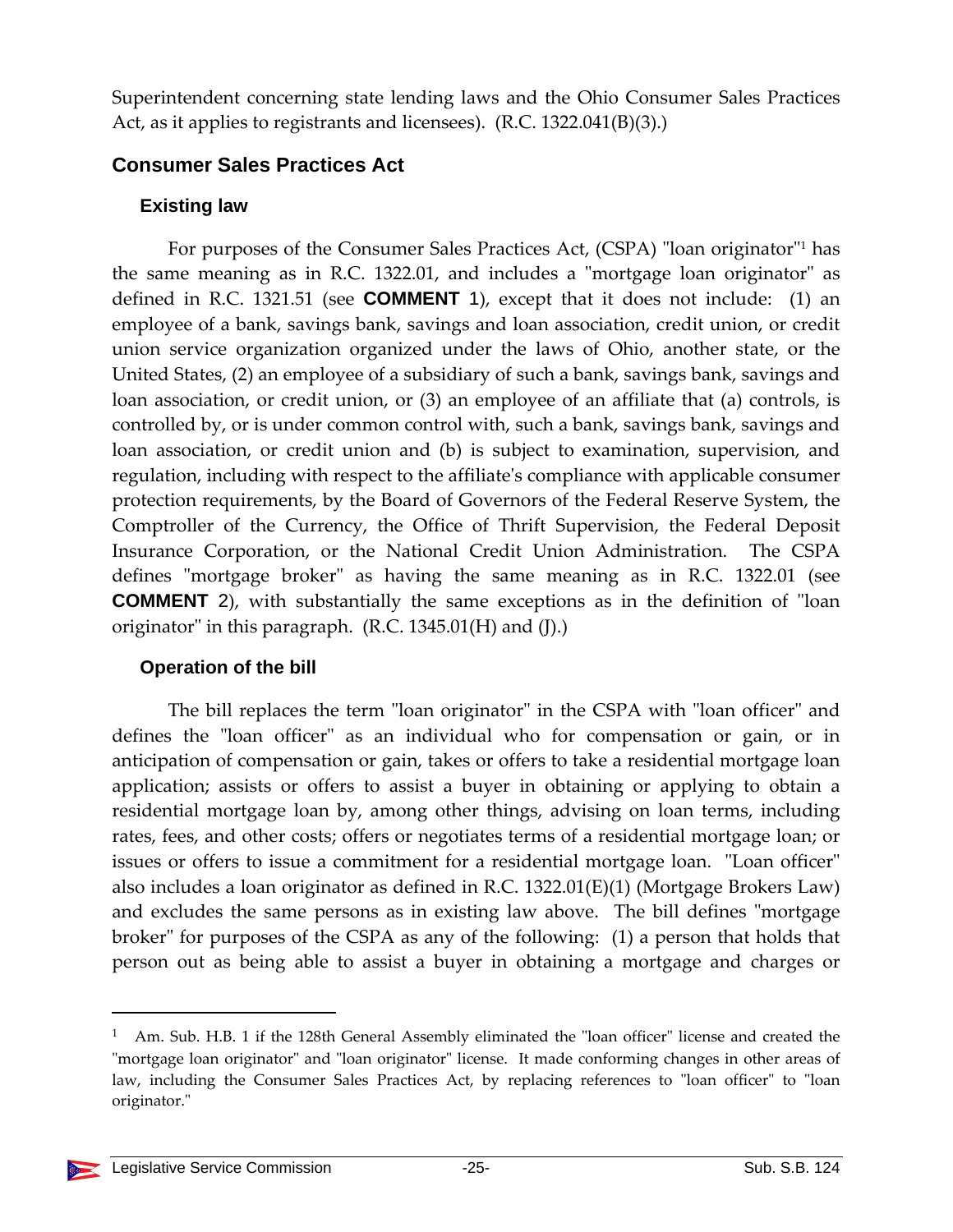receives from either the buyer or lender money or other valuable consideration readily convertible into money for providing this assistance, (2) a person that solicits financial and mortgage information from the public, provides that information to a mortgage broker or a person that makes residential mortgage loans, and charges or receives from either of them money or other valuable consideration readily convertible into money for providing the information, or (3) a person engaged in table-funding or warehouselending mortgage loans that are residential mortgage loans. It retains the same exceptions as in current law.  $(R.C. 1345.01(H)$  and  $(J).)$ 

The bill replaces "loan originator" with "loan officer" in other provisions of the CSPA (R.C. 1345.01(A) and (C), 1345.05(G), and 1345.09(C)(2)), in R.C. 1343.011(C) (interest in residential mortgage loans), and in R.C.  $1349.31(B)$  and  $1349.43(A)$  and  $(B)$ (consumer protection laws).

#### **Credit unions' compliance with S.A.F.E. Act**

Existing law provides that compliance by a credit union insured by a credit union share guaranty corporation established R.C. Chapter 1761., the subsidiaries of the credit union, and the loan originators employed by the credit union must be determined by rules adopted by the Superintendent of Financial Institutions in accordance with the Administrative Procedure Law. The bill provides for such compliance to be determined by the rules adopted by the Superintendent, *unless otherwise preempted by federal law* (added by the bill).  $(R.C. 1733.252(C))$ .)

#### **Transition provisions of Am. Sub. H.B. 1 of the 128th General Assembly**

Under existing uncodified law, the provisions of Am. Sub. H.B. 1 amending or enacting various sections in the Mortgage Loan Law and Mortgage Brokers Law and related laws apply on and after January 1, 2010. The Division of Financial Institutions is required to begin accepting applications for a mortgage loan originator license, and applications for an exemption from registration under the Mortgage Loan Law or the Mortgage Brokers Law on the effective date of Am. Sub. H.B. 1 (October 16, 2009). Individuals holding a valid mortgage lender certificate of registration, mortgage broker certificate of registration, or loan officer license as of January 1, 2010, are not required to be in compliance with the requirements of Am. Sub. H.B. 1 until the first renewal of that certificate or license after that date. (Section 745.60 of Am. Sub. H.B. 1.)

The bill modifies the above transition provisions by providing that the provisions of Am. Sub. H.B. 1 amending or enacting various sections in the Mortgage Loan Law and Mortgage Brokers Law and related laws apply on and after January 1, 2010 (existing law), *unless otherwise provided as described in this paragraph*. The Division of Financial Institutions is required to begin accepting applications for a mortgage loan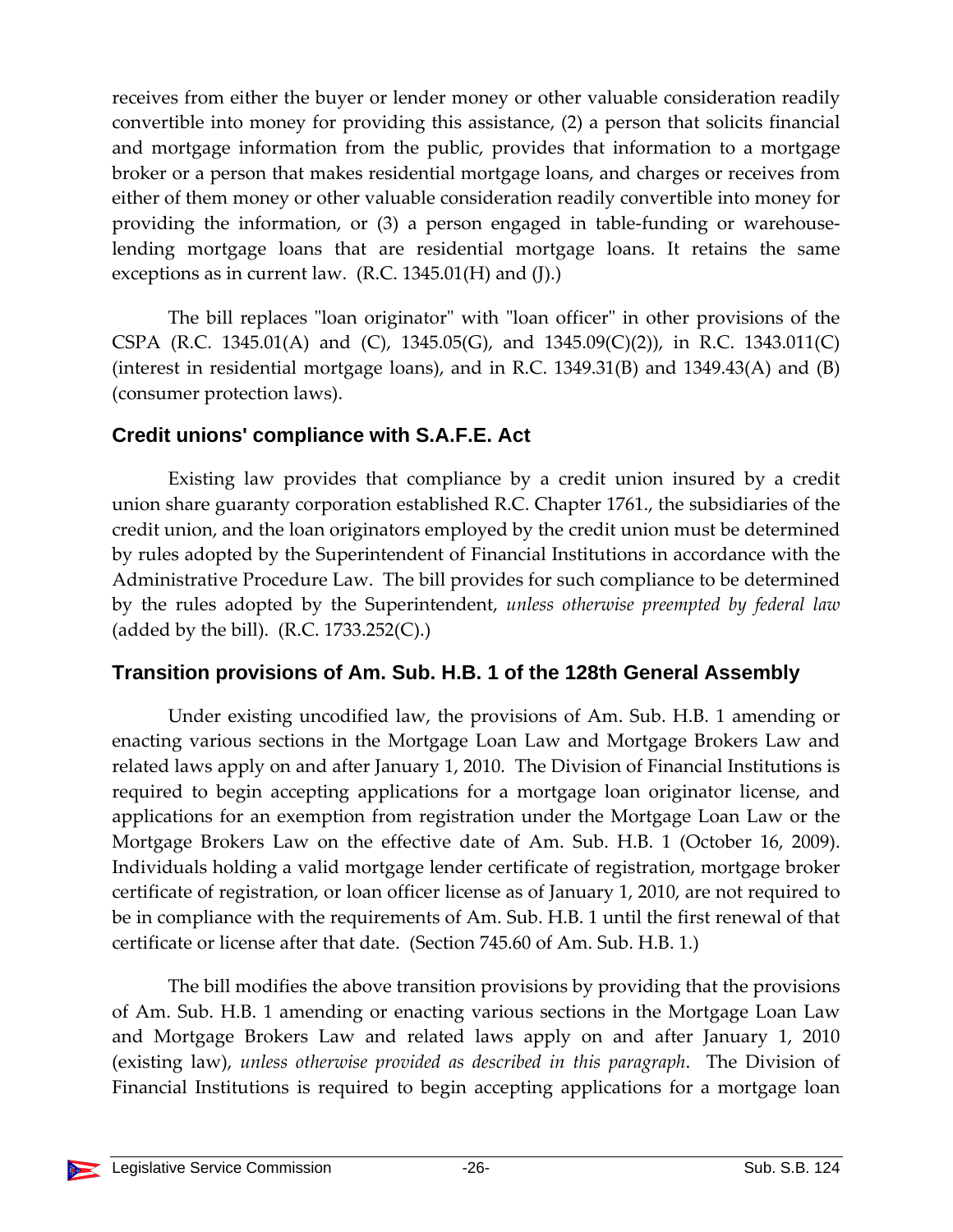originator license, and applications for an exemption from registration under the Mortgage Loan Law or Mortgage Brokers Law on October 16, 2009 (existing law). In order to continue to operate as an exempt entity, any credit union service organization in operation as of January 1, 2010, that seeks exemption from registration under the Mortgage Loan Law must obtain a valid letter of exemption issued by the Superintendent of Financial Institutions not later than July 1, 2010. Any person performing the duties of a mortgage loan originator as of January 1, 2010, must obtain a mortgage loan originator license from the Division not later than January 1, 2011, in order to continue to perform those duties. In order to continue to operate as an exempt entity, any mortgage banker or credit union service organization in operation as of January 1, 2010, that seeks exemption from registration under the Mortgage Brokers Law must obtain a valid letter of exemption issued by the Superintendent not later than May 1, 2010. Any individual who, as of January 1, 2010, performs the duties of a loan originator and is employed by or associated with any person or entity listed in R.C. 1322.01(G)(2) must obtain a loan originator license from the Superintendent not later than May 1, 2010, in order to continue to perform those duties. (Section 745.60(A) and (B) of Am. Sub. H.B. 1.)

Under existing section 745.60 of Am. Sub. H.B. 1, R.C. 1733.252 (compliance with the S.A.F.E. Act by credit unions, subsidiaries of credit unions, and loan originators employed by credit unions) and R.C. 1733.26 (loan officers of credit unions), as amended or enacted by Am. Sub. H.B. 1, apply on and after January 1, 2010. Under the bill, those sections instead apply on and after January 1, 2011. (Section 745.60(D).)

#### **Emergency clause**

The bill provides that the act is declared to be an emergency measure necessary for the immediate preservation of the public peace, health, and safety. The reason for such necessity is that the act makes changes to the sections amended or enacted by Am. Sub. H.B. 1 of the 128th General Assembly in the implementation of the S.A.F.E. Act, and those sections apply on and after January 1, 2010. (Section 8(B).)

## **BOARD OF TAX APPEALS; TAX APPEALS ADMINISTRATION FUND**

## **Small Claims Division**

The bill establishes a Small Claims Division of the Ohio Board of Tax Appeals. The Small Claims Division has jurisdiction over any proceeding that is commenced under any of the following (R.C.  $5703.021(A)$  and (B)):

(1) R.C. 5717.01 (see "**Appeals from county board of revision**," below) in which the property at issue qualifies for the partial tax exemption described in R.C. 319.302 (see **COMMENT** 3);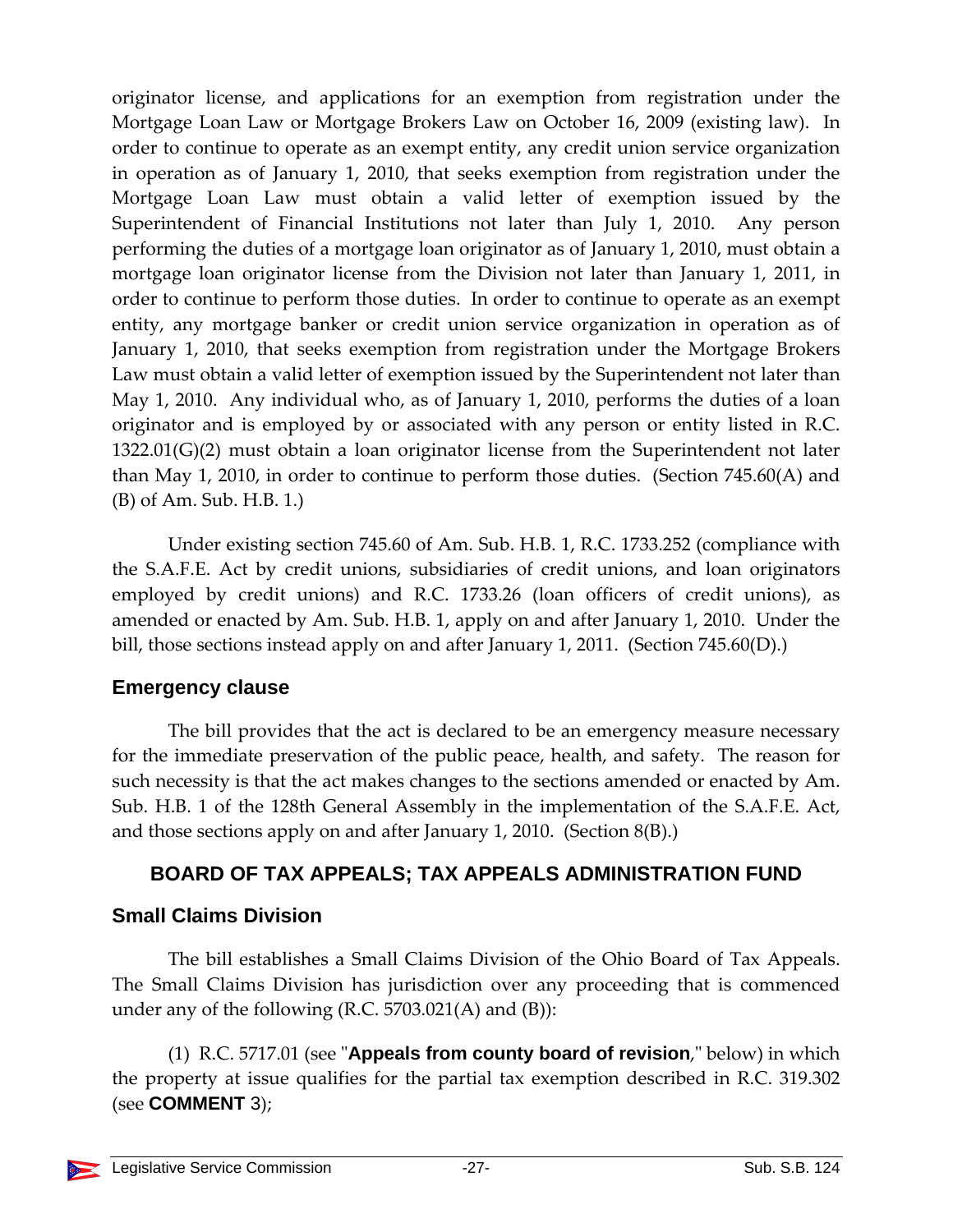(2) R.C. 5717.011 (see "**Appeals from municipal board of appeal**," below) or 5717.02 (see "Appeals from final determination of Tax Commissioner or other **officials**," below) if the amount in controversy claimed by the taxpayer does not exceed \$10,000 exclusive of interest and penalty. The Board by rule may modify that jurisdictional dollar threshold for cases qualifying for the Small Claims Division.

The bill provides that notwithstanding the above jurisdictional requirements, the Board must reassign to the regular docket an appeal that is initially assigned to the Small Claims Division if a party requests the reassignment or the appeal presents an issue of public or great general interest or presents a constitutional issue. The Board may provide by rule for a reasonable time within which a party may request the reassignment of an appeal. The Board must reassign to the regular docket an appeal that is initially assigned to the Small Claims Division if it determines that the appeal does not meet the jurisdictional requirements as described above. (R.C. 5703.021(C).)

The bill permits the Board to reassign to the small claims docket an appeal that is originally assigned to the regular docket if the Small Claims Division has jurisdiction over the appeal. The reassignment must be made with the consent of all of the parties.

The bill requires the Board of Tax Appeals to adopt rules to implement procedures to provide informal review of the taxpayersʹ appeals in the Small Claims Division. The procedures may include telephonic hearings. A decision and order of the Small Claims Division is conclusive upon all of the parties and cannot be appealed.

Notwithstanding R.C. 5703.02(C) that requires a record of the proceedings, the decision and order of the Small Claims Division cannot be considered as precedent in any other case, hearing, or proceeding.  $(R.C. 5703.021(D), (E),$  and  $(F).)$ 

The bill provides that the appearance of an attorney licensed to practice law in Ohio on behalf of any party in the Small Claims Division is permitted but not required. A person other than a natural person that is a real party in interest as a taxpayer or claimant, or an entity or organization that may participate in the appeal pursuant to law, may commence an appeal in the Small Claims Division or appear in the appeal proceedings through an attorney licensed to practice law in Ohio. That entity or organization, through any bona fide officer, partner, member, trustee, or salaried employee, may file and present its claim or defense in any appeal in the Small Claims Division, provided that the entity or organization, in the absence of representation by an attorney licensed to practice law in Ohio, does not engage in cross‐examination, argument, or other acts of advocacy. The Board by rule may provide additional guidelines applicable to the practice before the Board. (R.C. 5703.021(G).)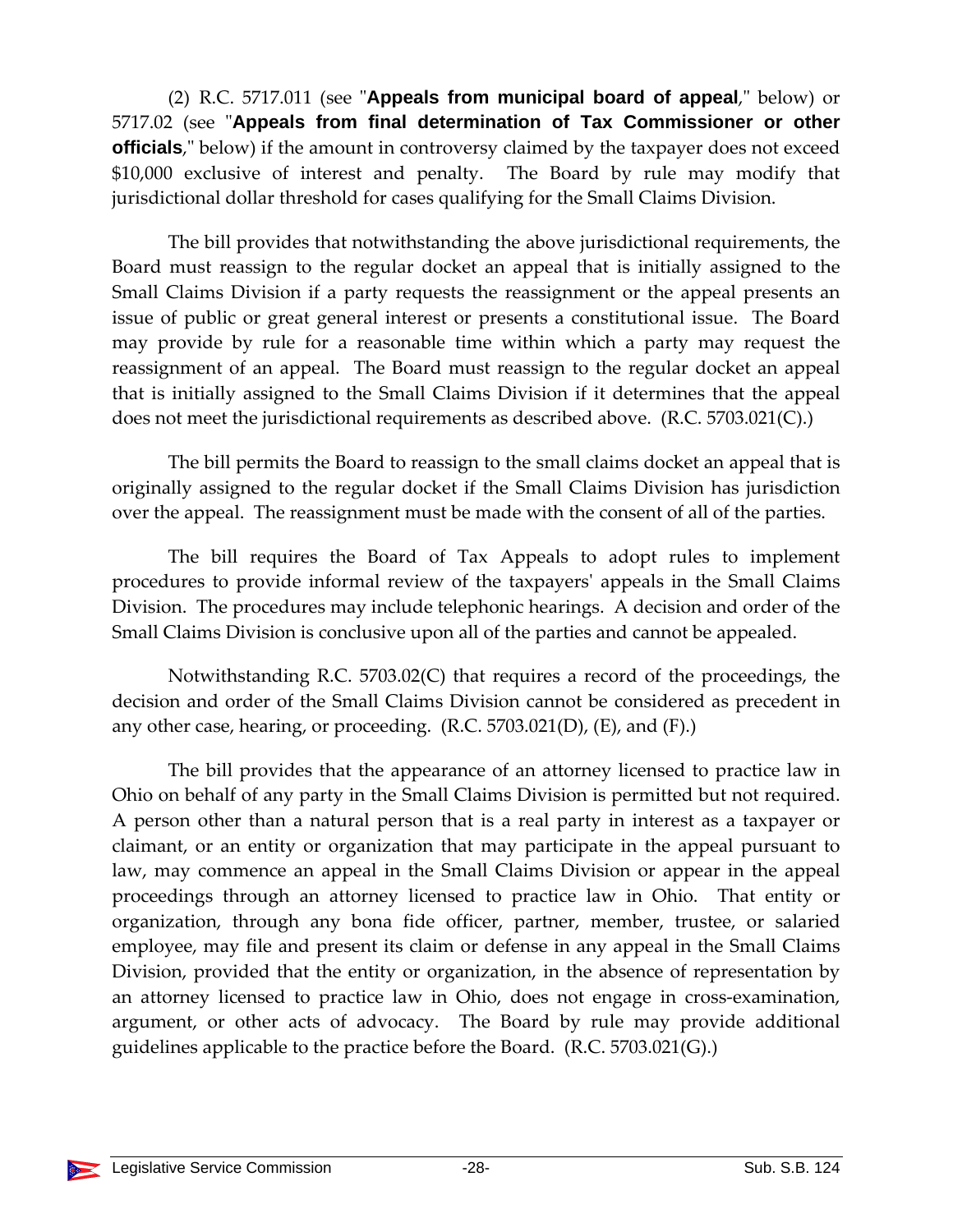## **Appeals from county board of revision**

Existing law provides that an appeal from a decision of a county board of revision may be taken to the Board of Tax Appeals within 30 days after notice of the decision of the county board of revision is mailed as provided in R.C. 5715.20(A). Such an appeal may be taken by the county auditor, the tax commissioner, or any board, legislative authority, public official, or taxpayer authorized by R.C. 5715.19 to file complaints against valuations or assessments with the auditor. Existing law includes procedures for the filing of a notice of appeal, notification of the parties, certification of a transcript of the record, and hearing on the appeal. (R.C. 5717.01.) The bill provides that an appeal that qualifies under the jurisdictional requirements of the Small Claims Division of the Board of Tax Appeals may proceed in that Division pursuant to the billʹs provisions. (R.C. 5717.01(C).)

## **Appeals from municipal board of appeal**

Existing law provides that appeals from a municipal board of appeal created under R.C. 718.11 may be taken by the taxpayer or the tax administrator to the Board of Tax Appeals or may be taken by the taxpayer or the tax administrator to a court of common pleas as otherwise provided by law. If the taxpayer or the tax administrator elects to make an appeal to the Board of Tax Appeals or court of common pleas, the appeal must be taken by the filing of a notice of appeal with the Board or the court of common pleas, the municipal board of appeal, and the opposing party. Existing law provides the procedures for the filing of the notice of appeal, the certification of the transcript of the record, and the hearing on the appeal. (R.C. 5717.011.) The bill provides that an appeal that qualifies under the jurisdictional requirements of the Small Claims Division of the Board of Tax Appeals may proceed in that Division pursuant to the bill's provisions.  $(R.C. 5717.011(E))$ .

## **Appeals from final determination of the Tax Commissioner or other officials**

Existing law generally provides that appeals from final determinations by the Tax Commissioner of any preliminary, amended, or final tax assessments, reassessments, valuations, determinations, findings, computations, or orders made by the Commissioner may be taken to the Board of Tax Appeals by the taxpayer, by the person to whom notice of the tax assessment, reassessment, valuation, determination, finding, computation, or order by the Commissioner is required by law to be given, by the Director of Budget and Management if the revenues affected by such decision would accrue primarily to the state treasury, or by the county auditors of the counties to the undivided general tax funds of which the revenues affected by such decision would primarily accrue. Existing law provides the procedures for the filing of the notice of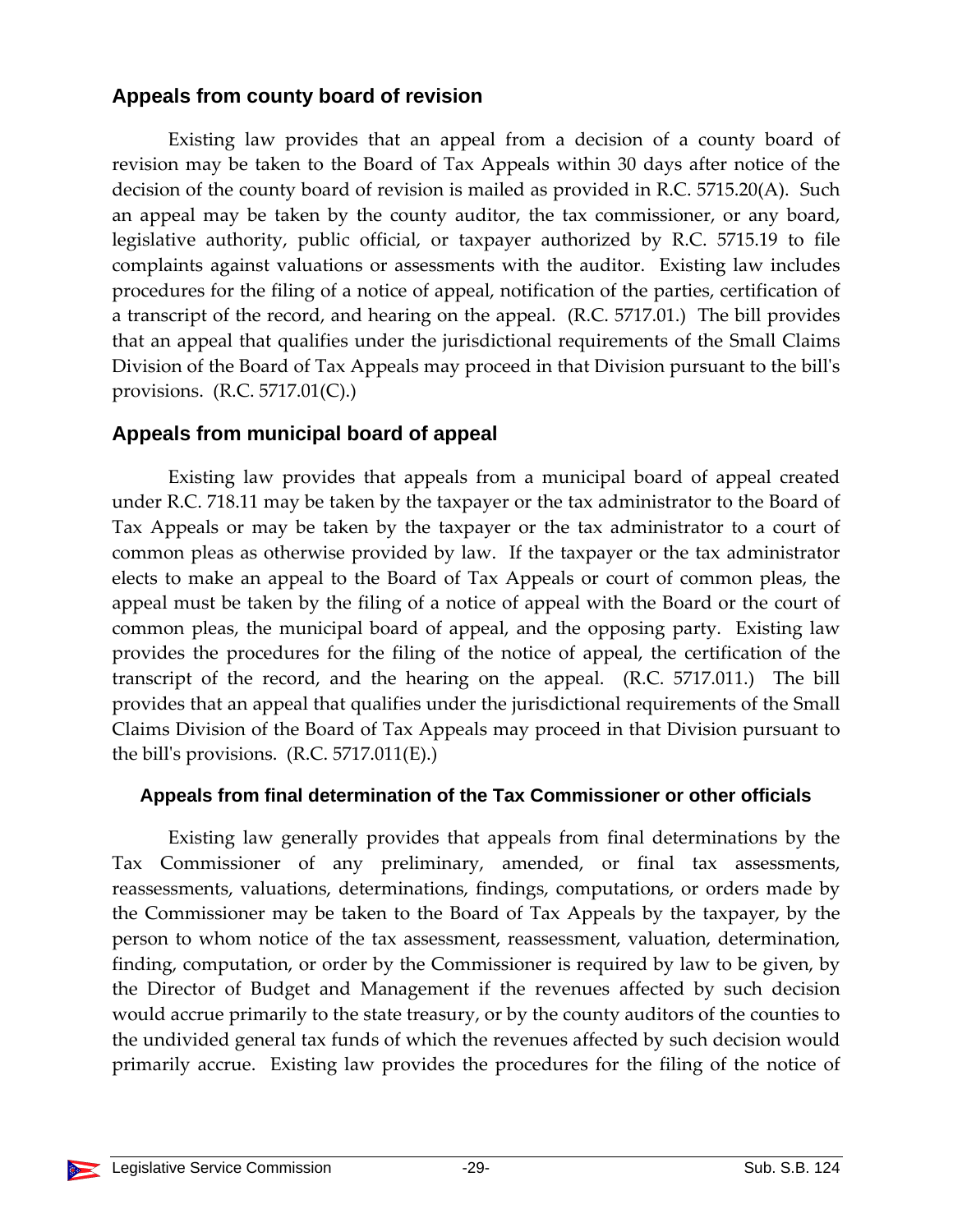appeal, the certification of the transcript of the record, and the hearing on the appeal. (R.C. 5717.02.)

The bill requires the Board of Tax Appeals to institute procedures, including the conduct of discovery, to control and manage appeals governed by R.C. 5717.02. Those procedures must include a requirement that upon the filing of the transcript of the record in an appeal, the Board through its attorney examiners must establish a case management schedule in consultation with the parties or their counsel. The bill provides that an appeal that qualifies under the jurisdictional requirements of the Small Claims Division of the Board of Tax Appeals may proceed in that Division pursuant to the bill's provisions.  $(R.C. 5717.011(C)$  and E).)

#### **Appeal from decision of Board of Tax Appeals to Supreme Court or Court of Appeals**

Existing law provides that proceedings to obtain a reversal, vacation, or modification of a decision of the Board of Tax Appeals are by appeal to the Supreme Court or the court of appeals. It specifies the parties who may appeal depending on the decisions of the Board determining appeals from the decisions of county board of revisions, appeals from final determinations by the Tax Commissioner, and other appeals or applications. (R.C. 5717.04.) The bill provides that notwithstanding those provisions of existing law, a decision or order of the Small Claims Division of the Board of Tax Appeals is conclusive upon all of the parties and cannot be appealed (R.C. 5717.04(A)(5)).

#### **Declaration of intent**

The bill provides that the General Assembly, in enacting R.C. 5703.021 and amending R.C. 5717.01, 5717.011, 5717.02, and 5717.04, declares the following (Section 11):

(1) In light of the significant increase in the number of appeals that have been filed with the Board of Tax Appeals and in an effort to facilitate the resolution of pending appeals, it is the intent of the General Assembly that the Board of Tax Appeals continue to work with the Tax Commissioner, tax practitioners, and other interested parties to consider as soon as practicable the modification or adoption of rules and recommendations for legislation with respect to the conduct of appeals, including all of the following:

(a) Pleading standards applicable to notices of appeal;

(b) Appropriately defined circumstances under which an appeal may be remanded for further proceedings;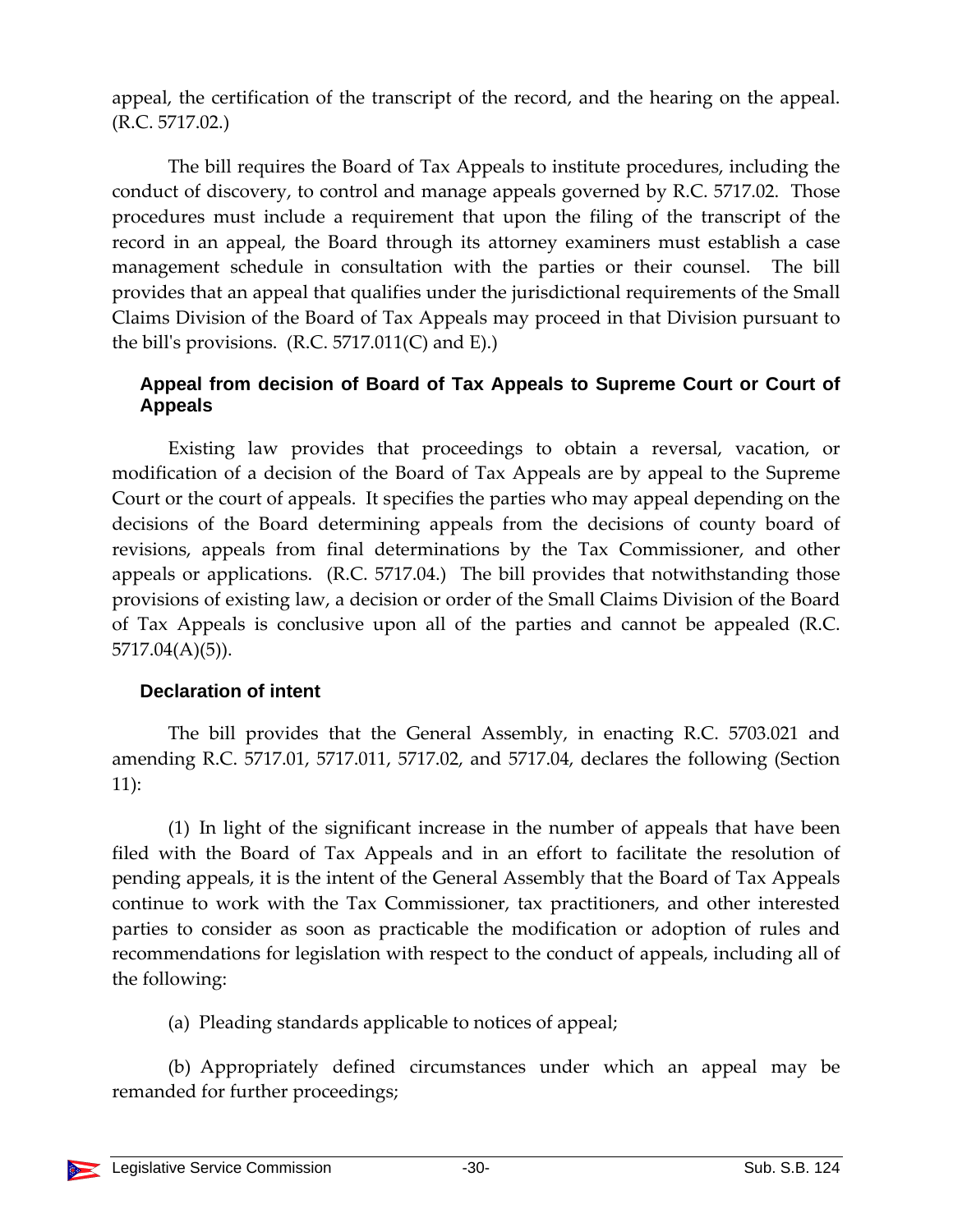(c) Implementation of small claims procedures;

(d) Facilitation of settlement including the use of alternative dispute resolution;

(e) Adoption of case management procedures, including appropriate changes in discovery rules;

(f) Implementation of procedures for summary judgment;

(g) Streamlining of the hearing process.

(2) It is also the intent of the General Assembly that the funding mechanism for the Board of Tax Appeals be reexamined as part of the budget process for fiscal years 2012 and 2013. This reexamination will consider the feasibility and desirability of replacing some or all of the funding mechanism in R.C. 5703.81, as enacted by the bill, with additional funds from other sources, such as filing fees.

(3) The enactment of R.C. 5703.021 and the amendment of R.C. 5717.01, 5717.011, 5717.02, and 5717.04 by the bill are considered to be purely remedial in operation and are to be applied in a remedial manner to cases pending at the time of the effective date of the bill to the extent practicable.

## **Tax Appeals Administration Fund**

The bill creates in the State Treasury the Tax Appeals Administration Fund and requires all money to the credit of the Fund be used to defray the costs incurred by the Board of Tax Appeals in the performance of its duties. The bill requires that the Tax Commissioner, each fiscal year between the 1st and 15th days of July, compute the following amounts for the property in each taxing district in each county and to certify to the Director of Budget and Management the sum of those amounts for all taxing district in all counties: for FY 2010 and thereafter, one‐tenth of one per cent of the total amount by which taxes charged against real property on the general tax list of real and public utility property were reduced under R.C. 319.302 (see **COMMENT** 3) for the preceding tax year. After receiving the Tax Commissionerʹs certification, the Director of Budget and Management must transfer from the General Revenue Fund to the Tax Appeals Administration Fund one‐fourth of the amount certified on or before each of the following days: the first days of August, November, February, and May. On or before the 30th day of June of the fiscal year, the Tax Commissioner must certify to the Director of Budget and Management the sum of the amounts by which the amounts computed for a taxing district under the above provision exceeded the distributions to the taxing district under R.C. 321.24(F) (see following paragraph), and the Director must transfer that sum from the Tax Appeals Administration Fund to the General Revenue Fund. (R.C. 5703.81.)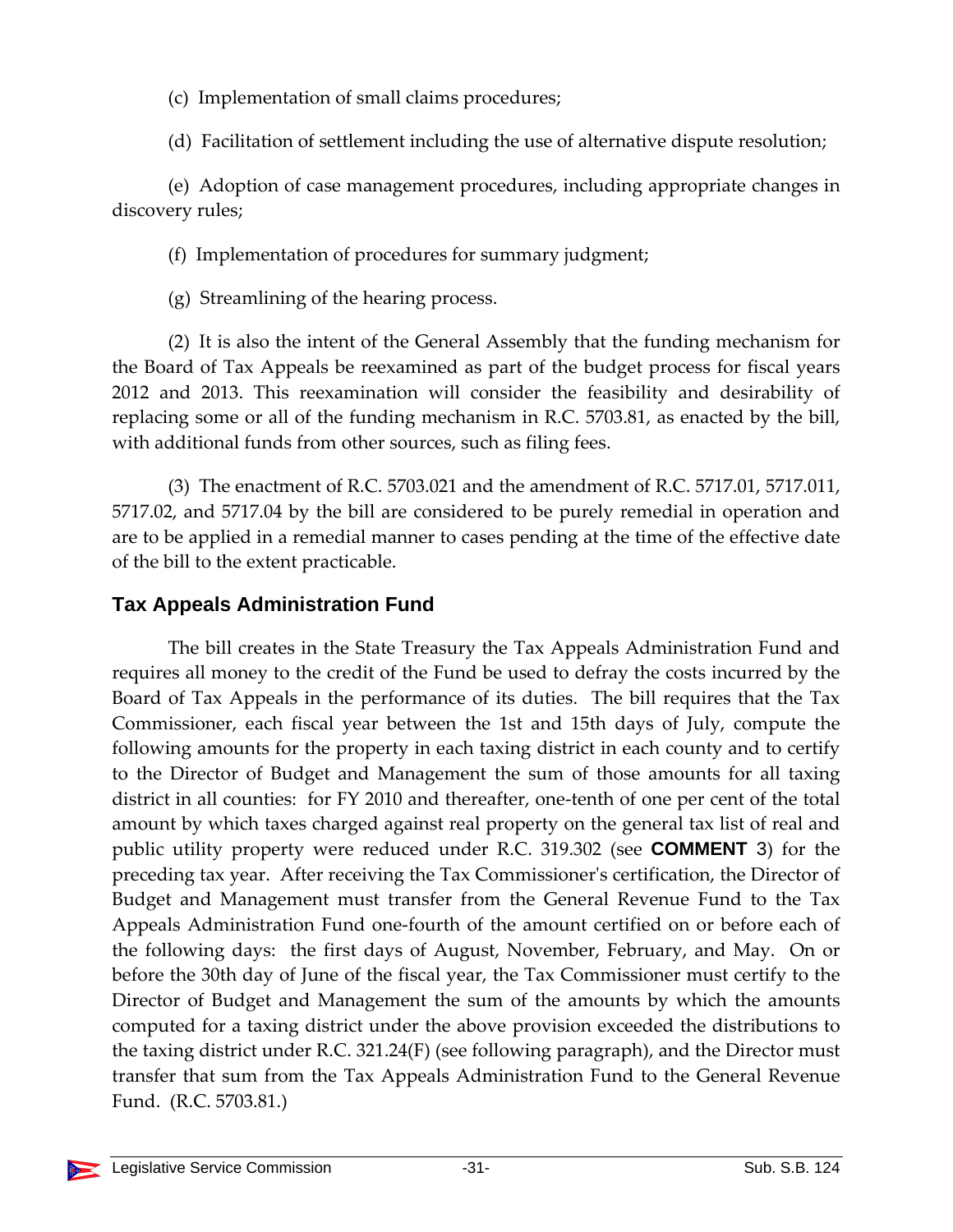The bill provides that upon receipt of the county treasurerʹs certification under continuing law of any adjustments made pursuant to R.C. 319.302 (see **COMMENT** 3), the Tax Commissioner must provide for payment to the county treasurer from the General Revenue Fund of an amount equal to one‐half of the amount certified by the treasurer in the preceding tax year under R.C. 319.302, less one‐half of the amount computed for all taxing districts in that county for the current fiscal year under R.C. 5703.81, above, for crediting to the Tax Appeals Administration Fund (R.C. 321.24(F)).

The bill provides in temporary law that for FY 2010, the Tax Commissioner must compute the amounts in R.C. 5703.81, above, between the 1st and 15th days of January, and must certify to the Director of Budget and Management the sum of those amounts for all taxing districts in all counties. After receiving the Tax Commissionerʹs certification, the Director of Budget and Management must transfer from the General Revenue Fund to the Tax Appeals Administration Fund one‐fourth of the amount certified on or before each of the first days of February and May. (Section 7.)

#### **Emergency clause**

The bill provides that the act is an emergency measure necessary for the immediate preservation of the public peace, health, and safety. The reason for such necessity is that the earmarks for the Board of Tax Appeals of a portion of the state reimbursement to local taxing units for the 10% real property tax rollback need to be implemented for the current fiscal year 2010. (Section  $8(A)(1)$ .) The bill also provides that if the emergency clause does not become part of the act, the provision in Section 7 described in the preceding paragraph does not apply and the provision in Section 10 described in the following paragraph applies. If the emergency clause becomes a part of the act, the provision in Section 10 of this act does not apply. (Section 9.)

Under Section 10, for fiscal year 2010, the Tax Commissioner must compute the amounts in R.C. 5703.81 (see "**Tax Appeals Administration Fund**," above) between the 1st and 15th days of April and must certify to the Director of Budget and Management the sum of those amounts for all taxing districts in all counties. After receiving the Tax Commissioner's certification, the Director of Budget and Management must transfer from the General Revenue Fund to the Tax Appeals Administration Fund one‐half of the amount certified on or before the first day of May.

## **DELINQUENT TAX AND ASSESSMENT COLLECTION FUND**

## **Continuing law**

Under continuing law, a Delinquent Tax and Assessment Collection (DTAC) Fund is established in each county treasury. The Fund receives 5% of collections of delinquent property taxes, manufactured home taxes, and special assessments. In most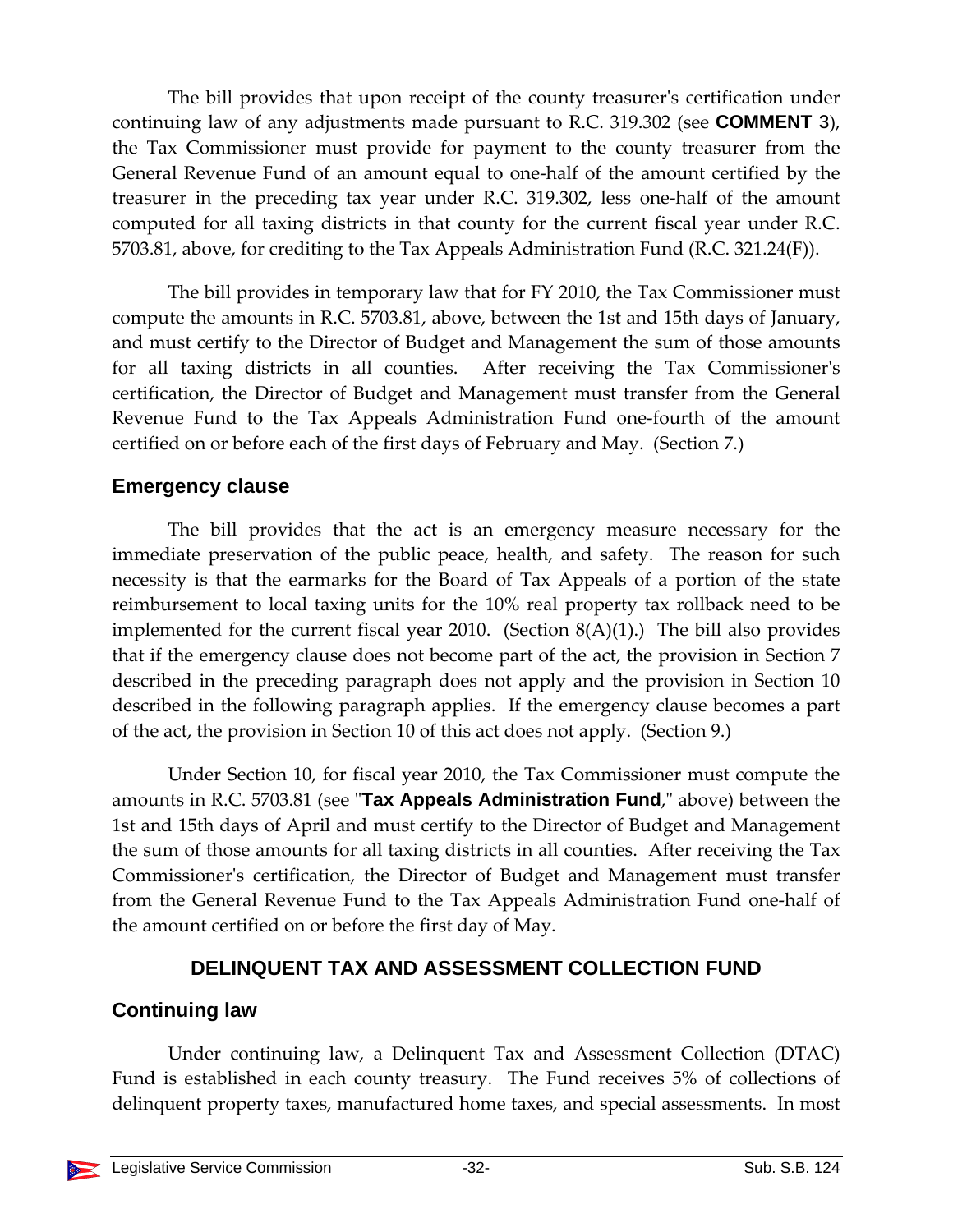counties, the Fund can be used only to pay the expenses of the county prosecuting attorney and treasurer in collecting additional delinquent taxes and assessments including proceedings related to foreclosure of the state's lien for such taxes. In any county with a 2006 population of more than 100,000, the treasurer and prosecuting attorney can spend any DTAC Fund money not needed for delinquent tax collection to assist townships and municipal corporations to abate foreclosed residential nuisances; the prosecuting attorney also can spend excess DTAC Fund money to prosecute violations of criminal and civil laws governing real estate and related transactions, including fraud and abuse. The total amount spent for purposes other than delinquent tax collection cannot exceed \$3 million per year. In Cuyahoga County, which is the only county authorized to create a county land reutilization corporation (see R.C. Chapter 1724.), DTAC Fund money can be used to fund the corporation. (R.C. 321.261(A) and (C)--not in the bill.)

Additionally, as amended by Am. Sub. H.B. 1 of the 128th General Assembly, existing law permits the treasurer or prosecuting attorney of any county to use certain excess money in the DTAC Fund to prevent residential mortgage foreclosures in the county and to address problems associated with other foreclosed real property. Specifically, the DTAC money can be used to provide financial assistance in the form of loans to borrowers in default on their home mortgages, including for the payment of late fees, to clear arrearage balances, and to augment moneys used in the county's foreclosure prevention program. The amount spent for those purposes in any year cannot exceed the amount that would result in the DTAC Fund reserve falling below 20% of the amount spent the preceding year on collecting delinquent taxes. DTAC money also may be spent to assist cities, villages, and townships in nuisance abatement of "deteriorated residential buildings in foreclosure" or "vacant, abandoned, tax-delinquent, or blighted real property." (R.C. 321.261(D)--not in the bill.)

## **Operation of the bill**

The bill permits a prosecuting attorney or treasurer of a county with a population of greater than 800,000 but less than 900,000 to determine that the amount of money appropriated to the respective office from the DTAC Fund exceeds the amount required to be used by that office in collecting additional delinquent taxes and assessments including proceedings related to foreclosure of the stateʹs lien for such taxes as prescribed under current law. If a prosecuting attorney or treasurer of a county with that population makes such a determination, the prosecuting attorney or treasurer may expend up to 50% of the excess to pay the expenses of operating the respective office that otherwise would be payable from appropriations from the county general fund. (Section 6.) The bill provides that this section expires December 31, 2011.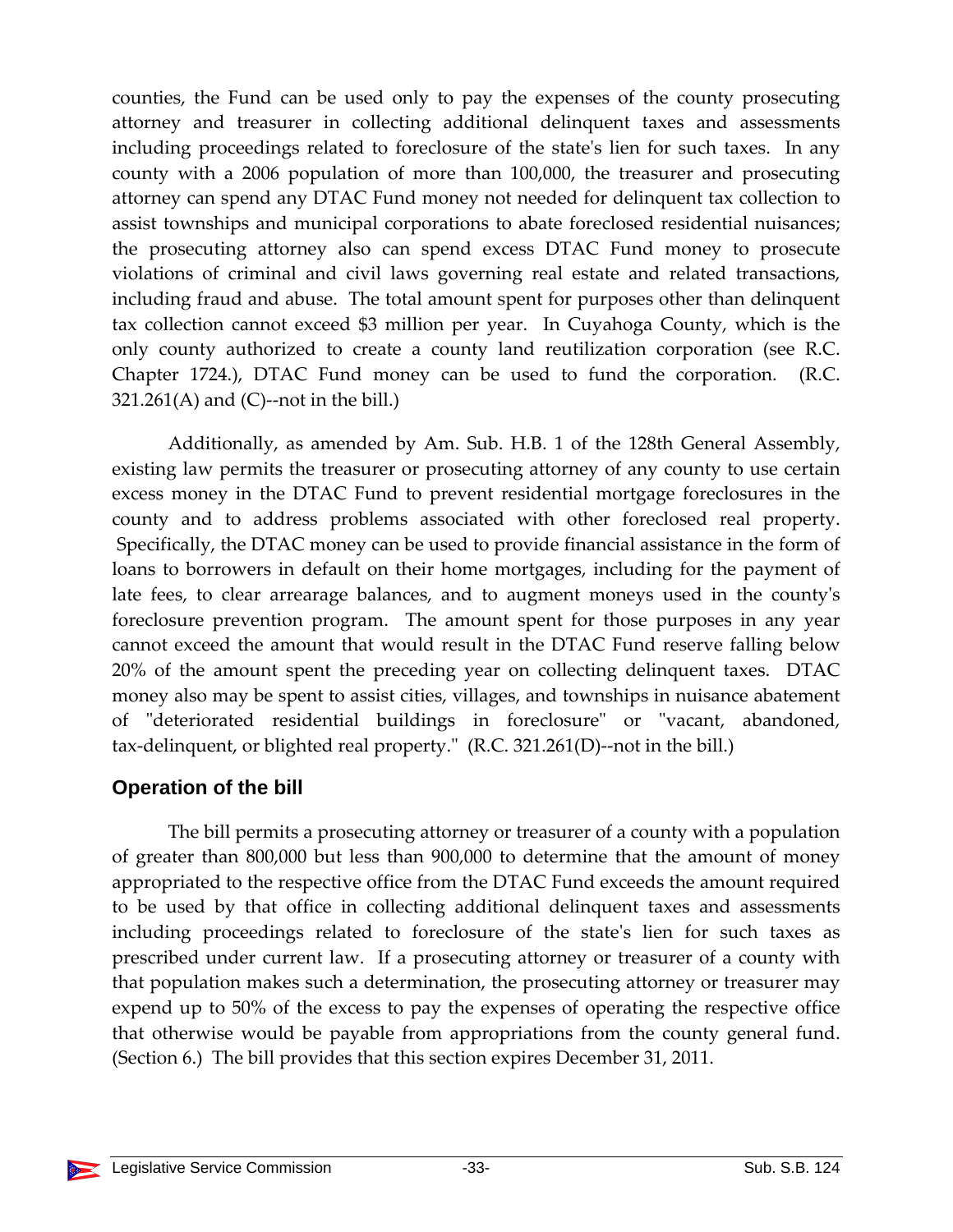#### **REQUIREMENTS FOR INSTRUMENTS OR DOCUMENTS RECORDED WITH COUNTY RECORDER**

Under existing law, except for certain exceptions described below, an instrument or document that is presented for recording must comply with specified standard format requirements, among which are: (1) print size not smaller than a computer font size of ten, and (2) a one and one‐half inch margin across the top of each of the remaining pages of the instrument or document. The bill modifies existing law by instead requiring: (1) *legible* print size not smaller than a font (instead of computer font) size of ten, and (2) a one and one‐half inch margin *of blank space* across the top of each of the remaining pages of the instrument or document *to accommodate any certification or indorsement of the county engineer, county auditor, or county recorder, as may be required by law* (modifications made by the bill are italicized.) (R.C. 317.114(A)(1) and (9).)

Existing law requires the county recorder to accept for recording an instrument or document that does not conform to the format requirements and requires the county recorder to charge and collect the following additional fees for each such instrument or document: an additional base fee for the recorderʹs services of \$10 and a housing trust fund fee of \$10 (R.C. 317.114(B)). The bill provides that the county recorder must accept for recording an instrument or document that does not conform to the format requirements but prohibits the county recorder from charging and collecting the additional fees specified above in existing law for page numbers, hand‐written, typed, or printed initials, bar codes, copyright information, trailing portions of signatures, plat description of any oil and gas well location or drilling unit or lease, or any other incidental information that is not essential to the recording process or to the legal validity of the instrument or document and that may appear in either of the side margins or in the bottom margin. The bill additionally provides that notary stamps and seals and any signatures and initials that may appear within the instrument or document need not satisfy the font size requirement and that no additional fees may be charged or collected by the county recorder for such a nonconformance. (R.C. 317.114(B)(2).)

## **COMMENT**

1. R.C.  $1322.01(E)(1)$  (Mortgage Brokers Law) defines "loan originator" as an individual who for compensation or gain, or in anticipation of compensation or gain, does any of the following:

(a) Takes or offers to take a residential mortgage loan application;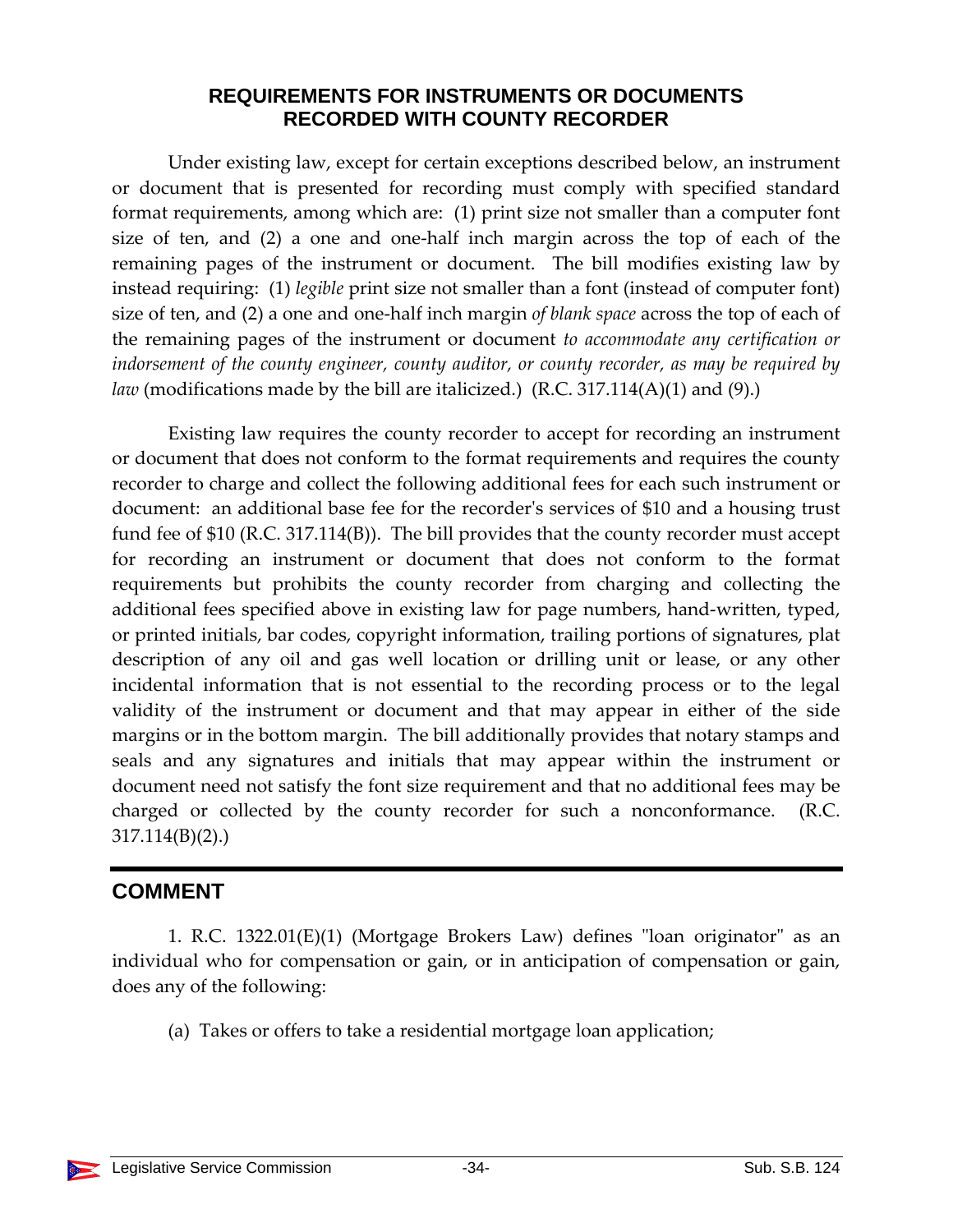(b) Assists or offers to assist a buyer in obtaining or applying to obtain a residential mortgage loan by, among other things, advising on loan terms, including rates, fees, and other costs;

(c) Offers or negotiates terms of a residential mortgage loan;

(d) Issues or offers to issue a commitment for a residential mortgage loan to a buyer.

"Loan originator" does not include any of the following  $(R.C. 1322.01(E)(2))$ :

(a) An individual who performs purely administrative or clerical tasks on behalf of a loan originator;

(b) A person licensed under R.C. Chapter 4735., or under the similar law of another state, who performs only real estate brokerage activities permitted by that license, provided the person is not compensated by a mortgage lender, mortgage broker, loan originator, or by any agent thereof;

(c) A person solely involved in extensions of credit relating to timeshare plans, as that term is defined in 11 U.S.C. 101, in effect on January 1, 2009;

(d) An employee of a registrant who acts solely as a loan processor or underwriter and who does not represent to the public, through advertising or other means of communicating, including the use of business cards, stationery, brochures, signs, rate lists, or other promotional items, that the person can or will perform any of the activities of a loan originator;

(e) A mortgage loan originator licensed under R.C. 1321.51 to 1321.60 (Mortgage Loan Law), when acting solely under that authority;

(f) A licensed attorney who negotiates the terms of a residential mortgage loan on behalf of a client as an ancillary matter to the attorneyʹs representation of the client, unless the attorney is compensated by a lender, a mortgage broker, or another loan originator, or by any agent thereof;

(g) Any person engaged in the retail sale of manufactured homes, mobile homes, or industrialized units if, in connection with financing those retail sales, the person only assists the borrower by providing or transmitting the loan application and does not do any of the following: (i) offer or negotiate the residential mortgage loan rates or terms, (ii) provide any counseling with borrowers about residential mortgage loan rates or terms, (iii) receive any payment or fee from any company or individual for assisting the borrower to obtain or apply for financing to purchase the manufactured home, mobile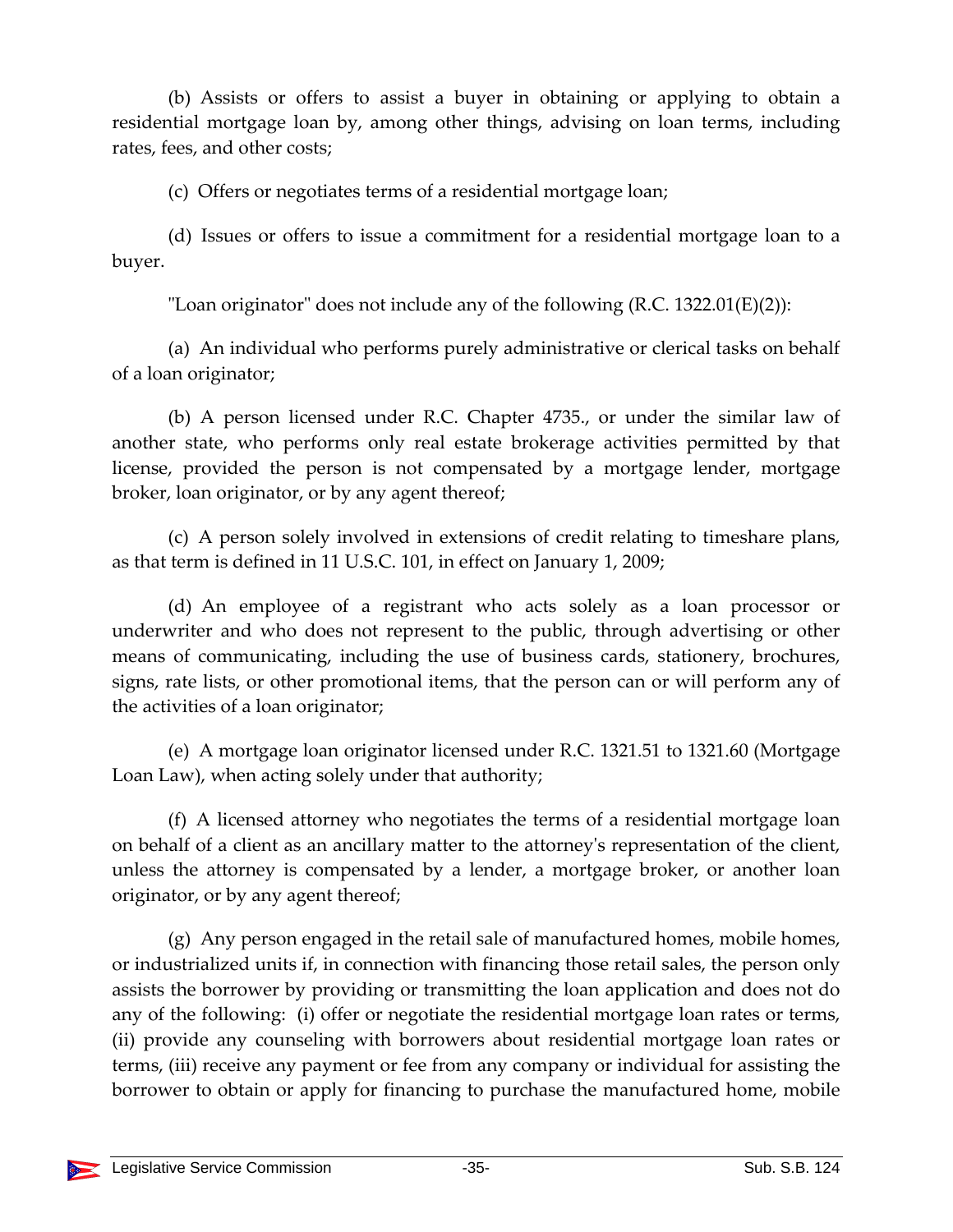home, or industrialized unit, or (iv) assist the borrower in completing a residential mortgage loan application.

(h) An individual employed by a nonprofit organization that is recognized as tax exempt under 26 U.S.C.  $501(c)(3)$  and whose primary activity is the construction, remodeling, or rehabilitation of homes for use by low-income families, provided that the nonprofit organization makes no‐profit mortgage loans or mortgage loans at zero per cent interest to low‐income families and no fees accrue directly to the nonprofit organization or individual employed by the nonprofit organization from those mortgage loans and that the United States Department of Housing and Urban Development does not deny this exemption.

R.C.  $1321.51(P)(1)$  and  $(2)$  (Mortgage Loan Law) defines "mortgage loan originator" in substantially the same manner as in the Mortgage Brokers Law, above, excludes substantially the same individuals excluded from the definition of "loan originator" in the Mortgage Brokers Law, but does not exclude an individual described in (h) in the preceding paragraph.

R.C. 1321.51(P)(3) provides that an individual acting exclusively as a servicer engaging in loss mitigation efforts with respect to existing mortgage transactions is not considered a mortgage loan originator for purposes of the Mortgage Loan Law until July 1, 2011, unless such delay is denied by the United States Department of Housing and Urban Development.

2. Subject to certain exceptions, R.C.  $1322.01(G)(1)$  defines "mortgage broker" as any of the following:

(a) A person that holds that person out as being able to assist a buyer in obtaining a mortgage and charges or receives from either the buyer or lender money or other valuable consideration readily convertible into money for providing this assistance;

(b) A person that solicits financial and mortgage information from the public, provides that information to a mortgage broker or a person that makes residential mortgage loans, and charges or receives from either of them money or other valuable consideration readily convertible into money for providing the information;

(c) A person engaged in table‐funding or warehouse‐lending mortgage loans that are first lien residential mortgage loans.

3. R.C. 319.302, not in the bill, provides in relevant part that real property that is not intended primarily for use in a "business activity" qualifies for a partial exemption from real property taxation. After complying with R.C. 319.301, the county auditor